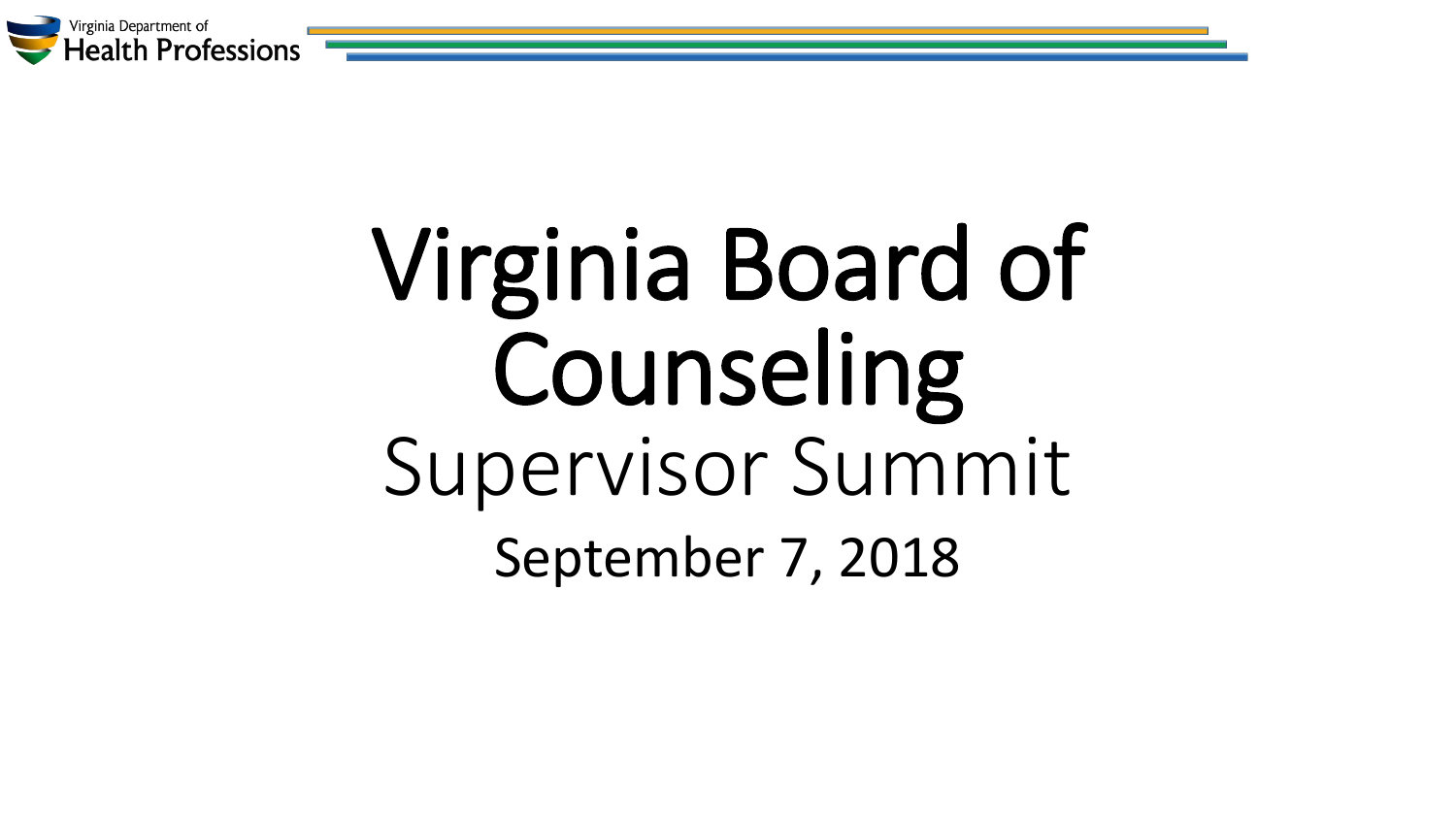

#### Virginia Department of Health Professions (DHP)

*Our mission is to ensure safe and competent patient care by licensing health professionals, enforcing standards of practice, and providing information to health care practitioners and the public.*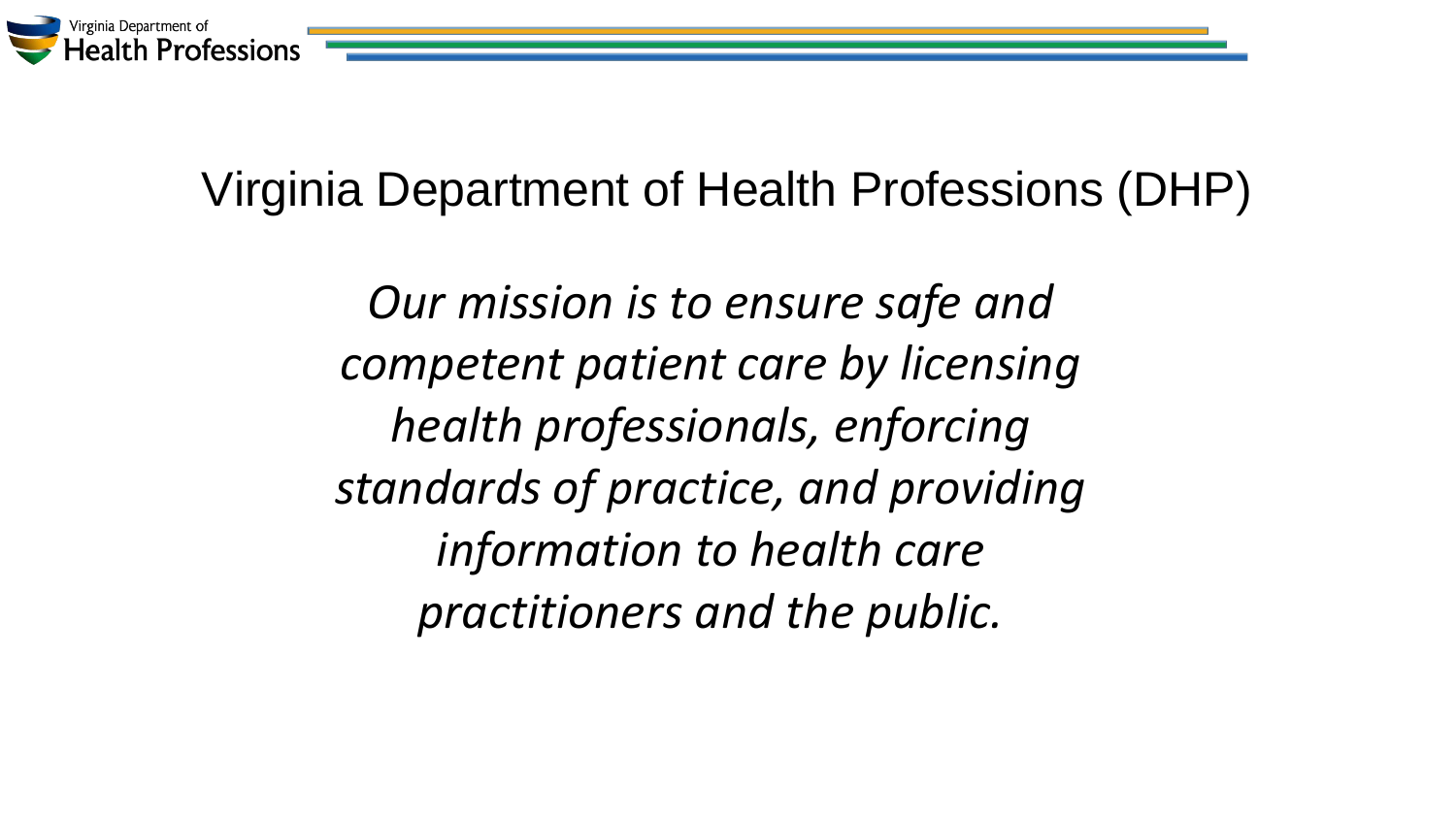

### **Overview**

Counseling Board is composed of 12 members:  $LPCs - 6$ LMFTs - 3 LSATP – 1 Citizen Members - 2



- Appointed by the Governor for 4 year terms
- Terms are staggered allows for new ideas and new faces each year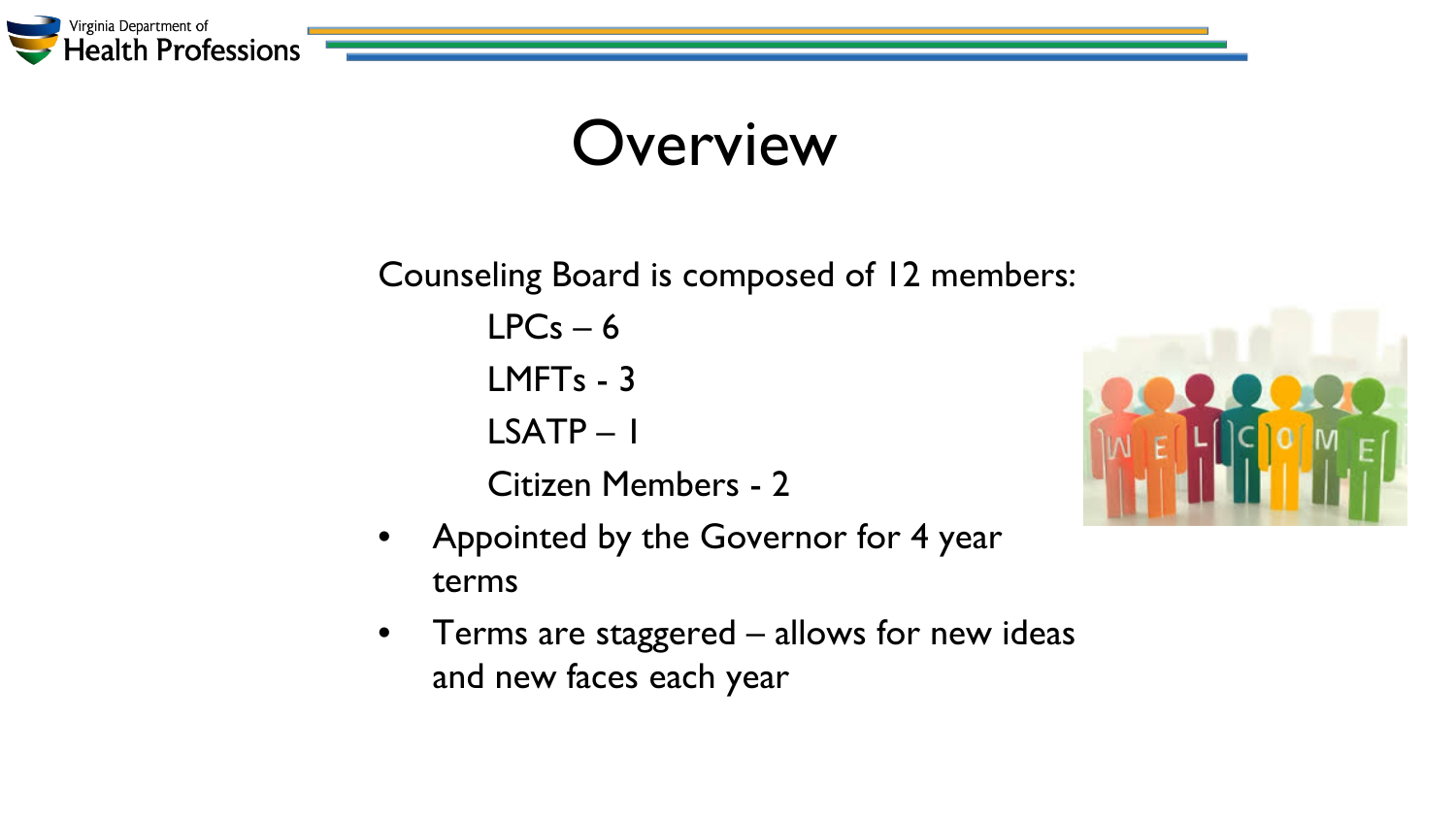

### Board Members

| Kevin Doyle, Ed.D., LPC, LSATP                  | Maria Stransky, LPC, CSAC, CSOTP             |
|-------------------------------------------------|----------------------------------------------|
| <b>Chairperson</b>                              | Richmond, VA                                 |
| Charlottesville, VA                             | 1st Term Ends 6/30/2021                      |
| 2nd Term Ends 06/30/2021                        |                                              |
| Johnston Brendel, Ed.D., LPC, LMFT              | Jane Engelken, LPC, LSATP                    |
| Williamsburg, VA                                | <b>Vice Chairperson</b>                      |
| 1st Term Expires 6/30/2019                      | <b>Fairfax Station, VA</b>                   |
|                                                 | 2nd Term Ends 6/30/2021                      |
| Bev-Freda L. Jackson, Ph.D., MA, Citizen Member | Natalie Harris, LPC, LMFT                    |
| 1st Term Expires 6/30/2020                      | Newport News, Virginia                       |
|                                                 | 1st Term Ends 6/30/2021                      |
| Vivian Sanchez-Jones, Citizen Member            | <b>Tiffinee Yancey, Ph.D., LPC</b>           |
| Roanoke, VA                                     | Suffolk, VA                                  |
| 2nd Term Ends 6/30/2022                         | 1st Term ends 06/30/2021                     |
| <b>Barry Alvarez, LMFT</b>                      | <b>Holly Tracy, LPC, LMFT</b>                |
| Falls Church, VA                                | Norfolk, VA                                  |
| 1st Term Ends 6/30/2021                         | 2nd Term Ends 6/30/2022                      |
| Danielle Hunt, LPC                              | Terry R. Tinsley, PhD, LPC, LMFT, NCC, CSOTP |
| Richmond, VA                                    | Gainesville, VA                              |
| 1st Term Expires 6/30/2019                      | 2nd Term Expires 6/30/2022                   |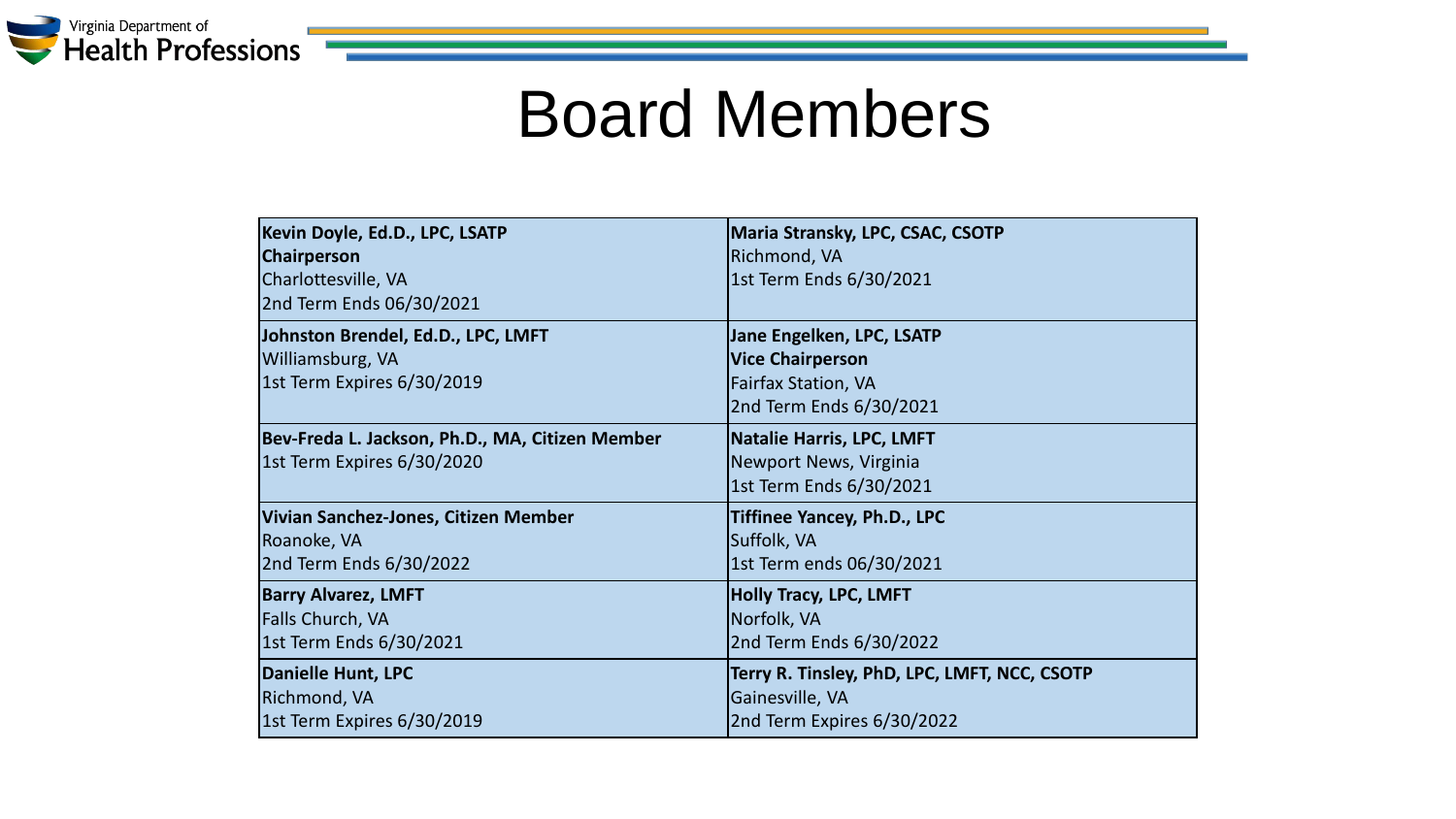

### Meet the Staff

| Jaime Hoyle, Esquire - Executive Director     | Jennifer Lang - Deputy Executive Director                                    |
|-----------------------------------------------|------------------------------------------------------------------------------|
| Charlotte Lenart - Licensing Manager          | <b>Tracey Arrington-Edmonds – Licensing Specialist</b>                       |
| Brenda Maida – Licensing Specialist           | <b>Christy Evans – Discipline Case</b><br>Specialist/Compliance Case Manager |
| Victoria Prosser – Administrative Assistant   | Sharniece Vaughn - QMHP Administrative<br>Assistant                          |
| Kelby Johnson – QMHP Administrative Assistant | Linda Young – QMHP Administrative Assistant                                  |
| Natalie Unmusig – Administrative Assistant    | Trasean Boatwright – QMHP Administrative<br>Assistant                        |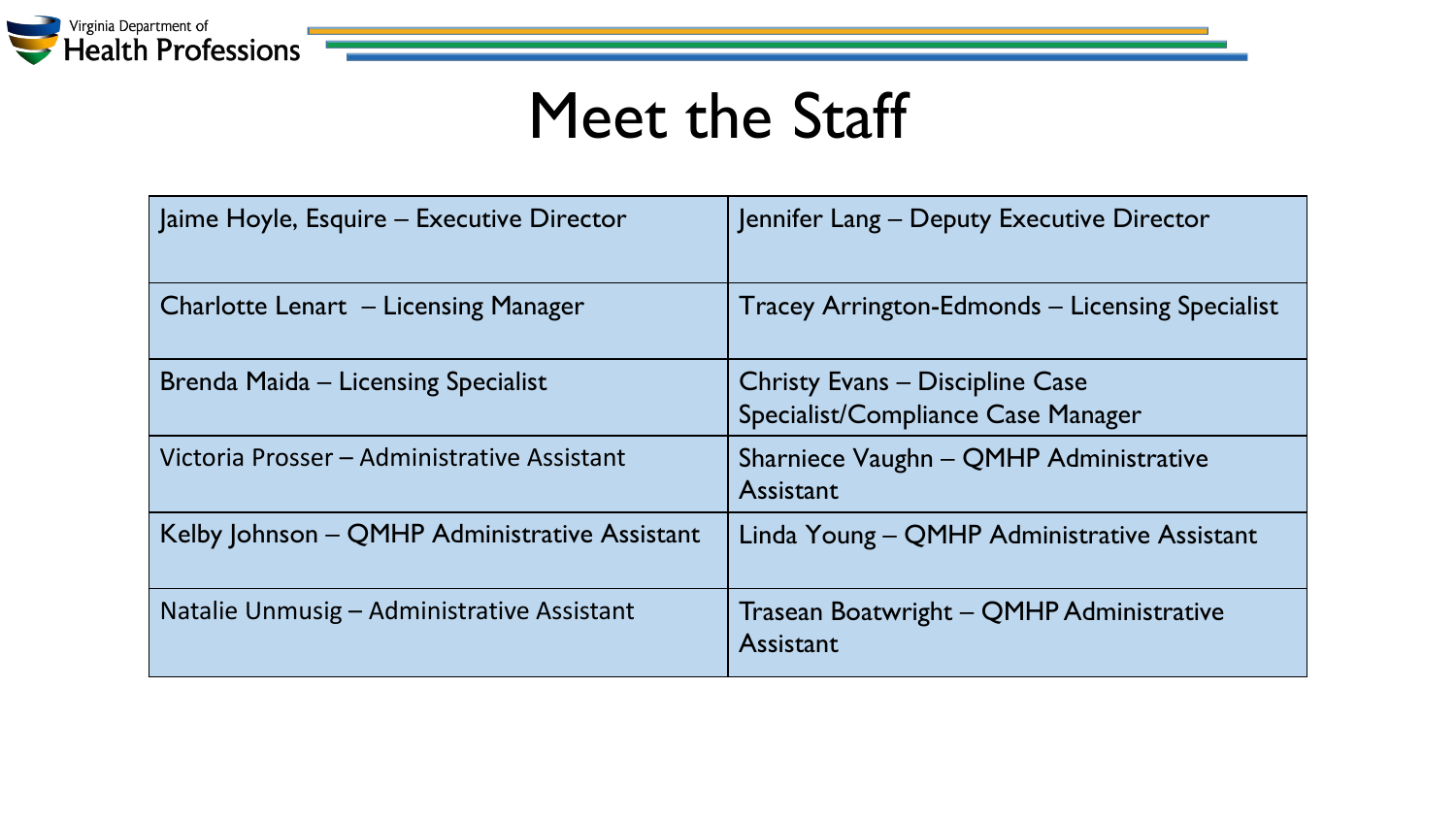

### **Board of Counseling**

#### Types of Licenses, Certifications and Registrations issued:

- Licensed Professional Counselors (LPC)
	- Resident in Counseling
- Licensed Substance Abuse Treatment Practitioners (LSATP)
	- Resident in Substance Abuse Treatment
- Licensed Marriage and Family Therapists (LMFT)
	- Resident in Marriage and Family Therapy
- Certified Substance Abuse Counselors (CSAC)
	- CSAC Supervisee
- Certified Substance Abuse Counselors Assistants (CSAC-A)
- Certified Rehabilitation Provider (CRP)
- Qualified Mental Health Professional Adult (QMHP-A)
- Qualified Mental Health Professional Children (QMHP-C)
- Qualified Mental Health Professional Trainees (QMHP-Trainee)
- Peer Recovery Specialists (RPRS)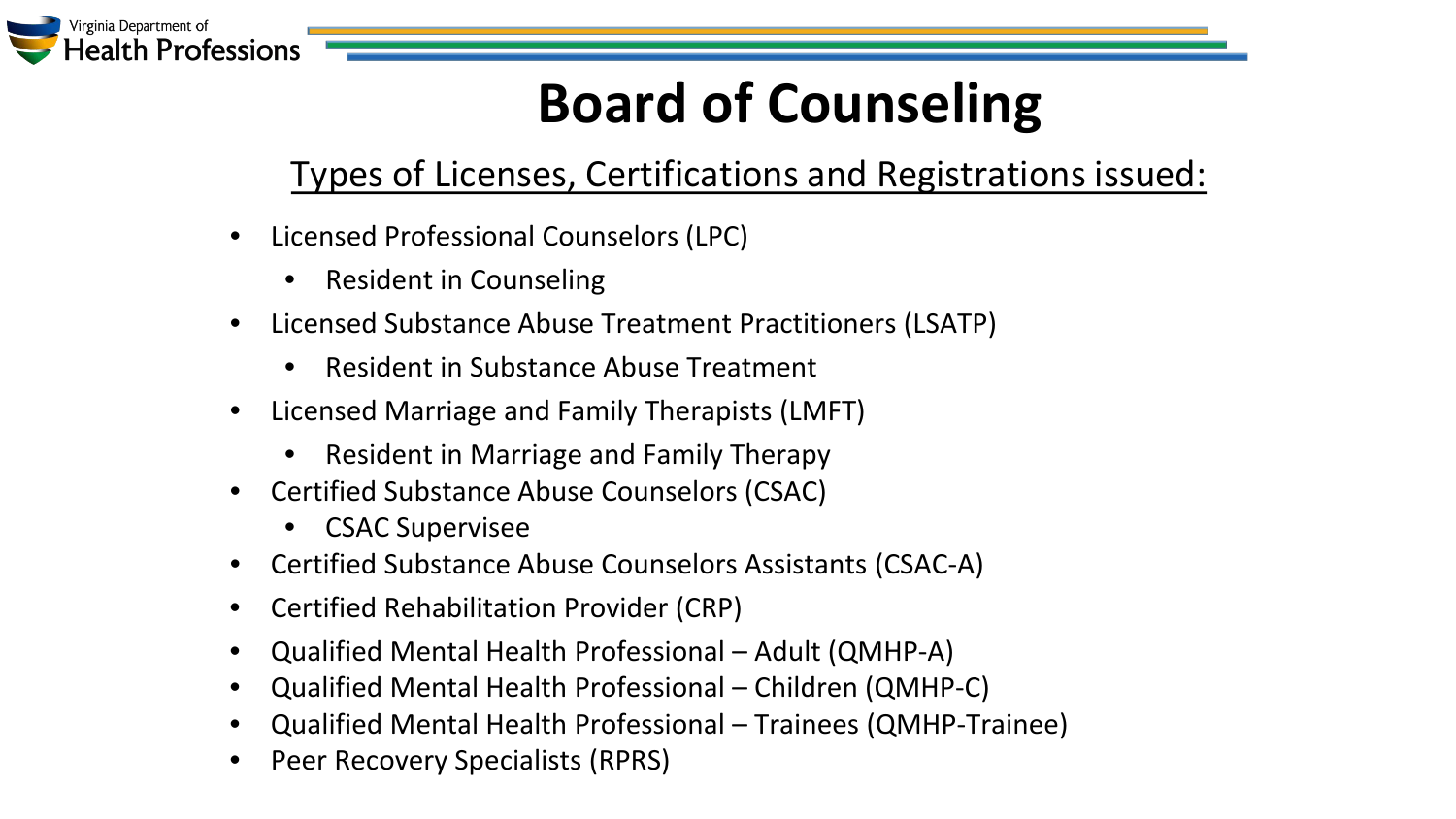

#### Current Licensure/Certification/Registration Count as of 9/5/2018

LPC: 5,351 Residents in counseling: 7,628

LSATP: 210 ESAIT. 210<br>Resident in substance abuse treatment: 5

QMHP-A: 3,171 QMHP-C: 2,663 QMHP- Trainee: 330

LMFT: 866 Residents in marriage and family therapy: 248

Substance abuse trainees: 1,766

CRP: 239 CSAC-A: 221

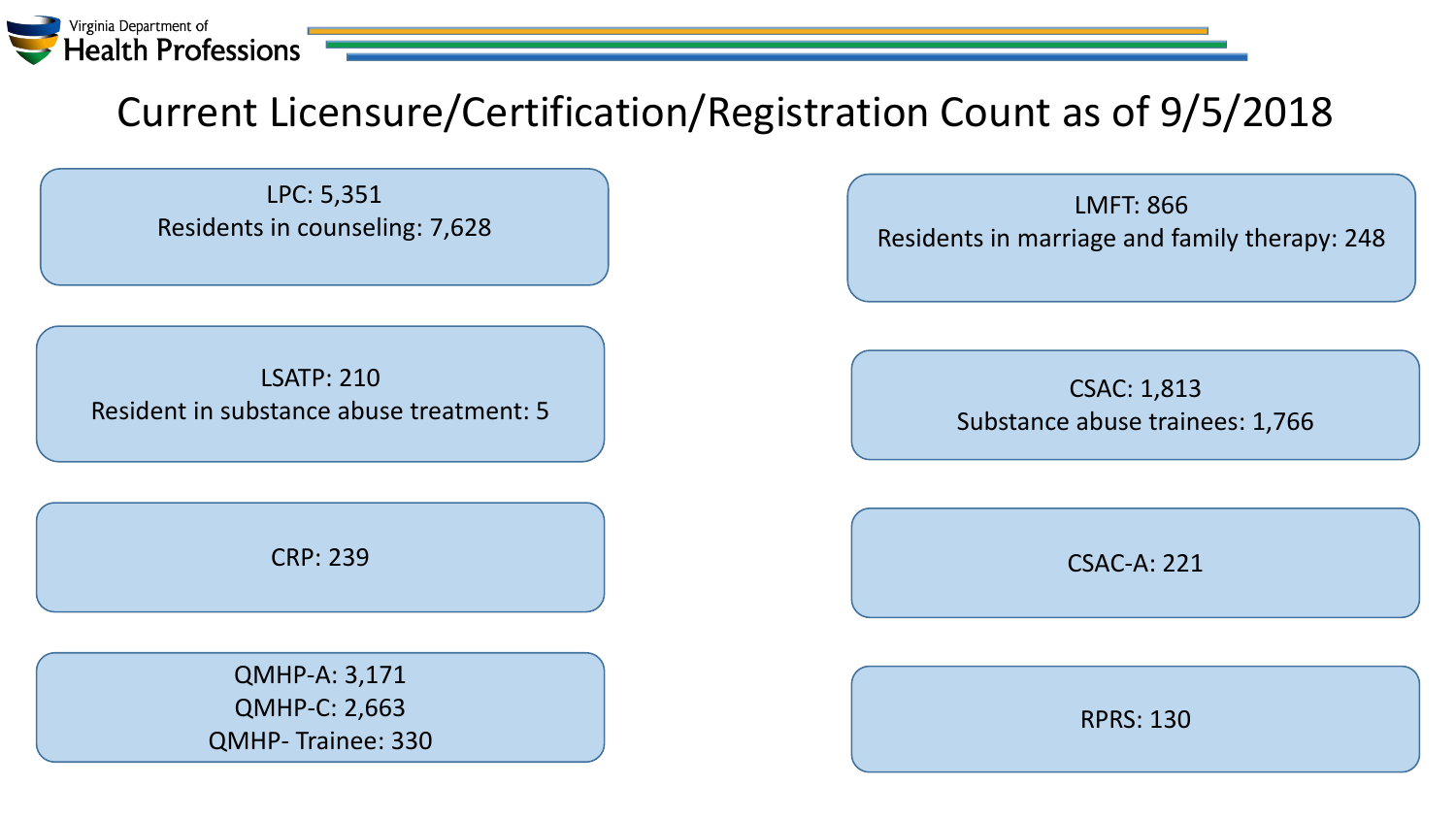

### Board of Counseling's Role

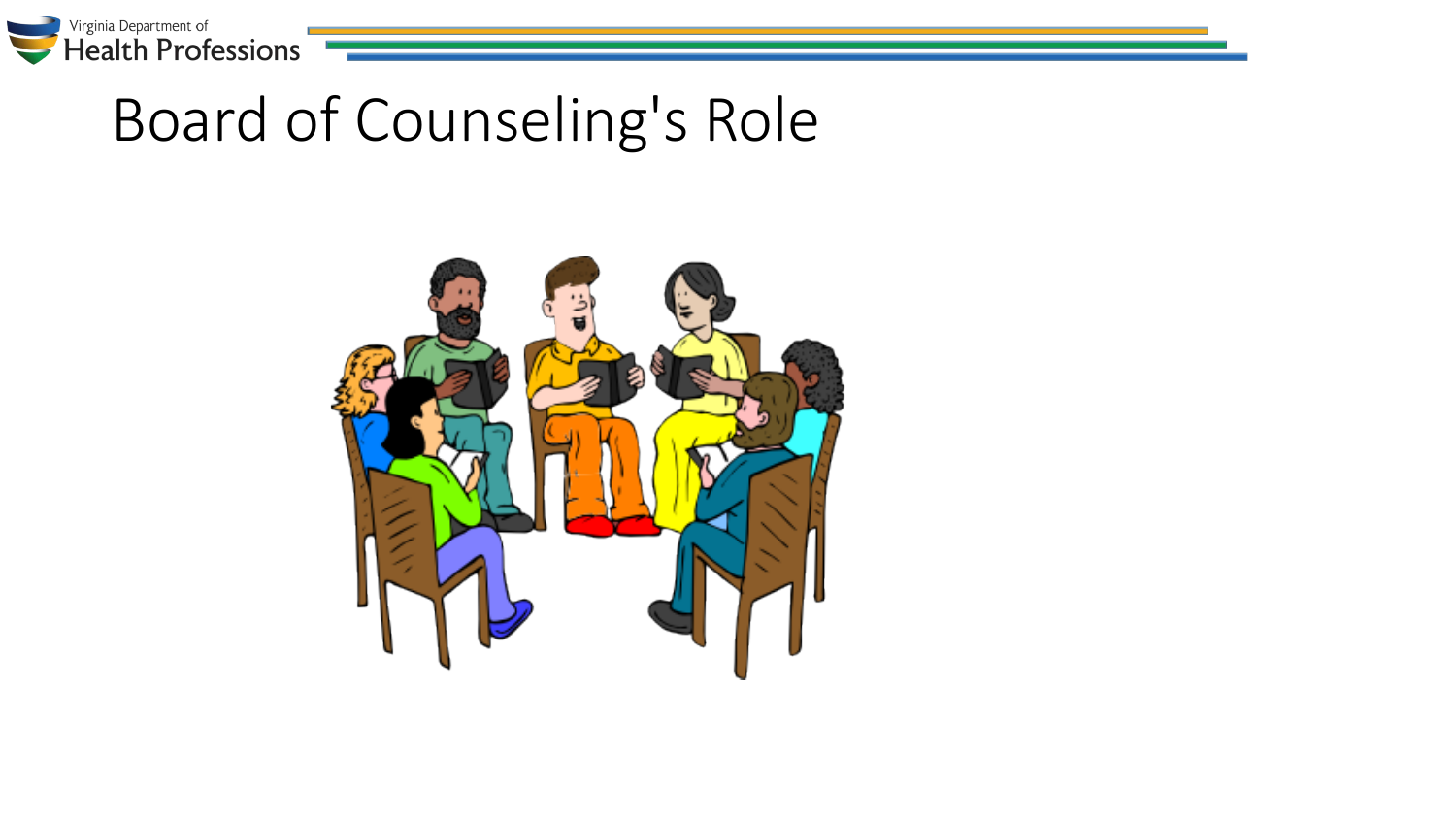

## Who qualifies as a supervisor?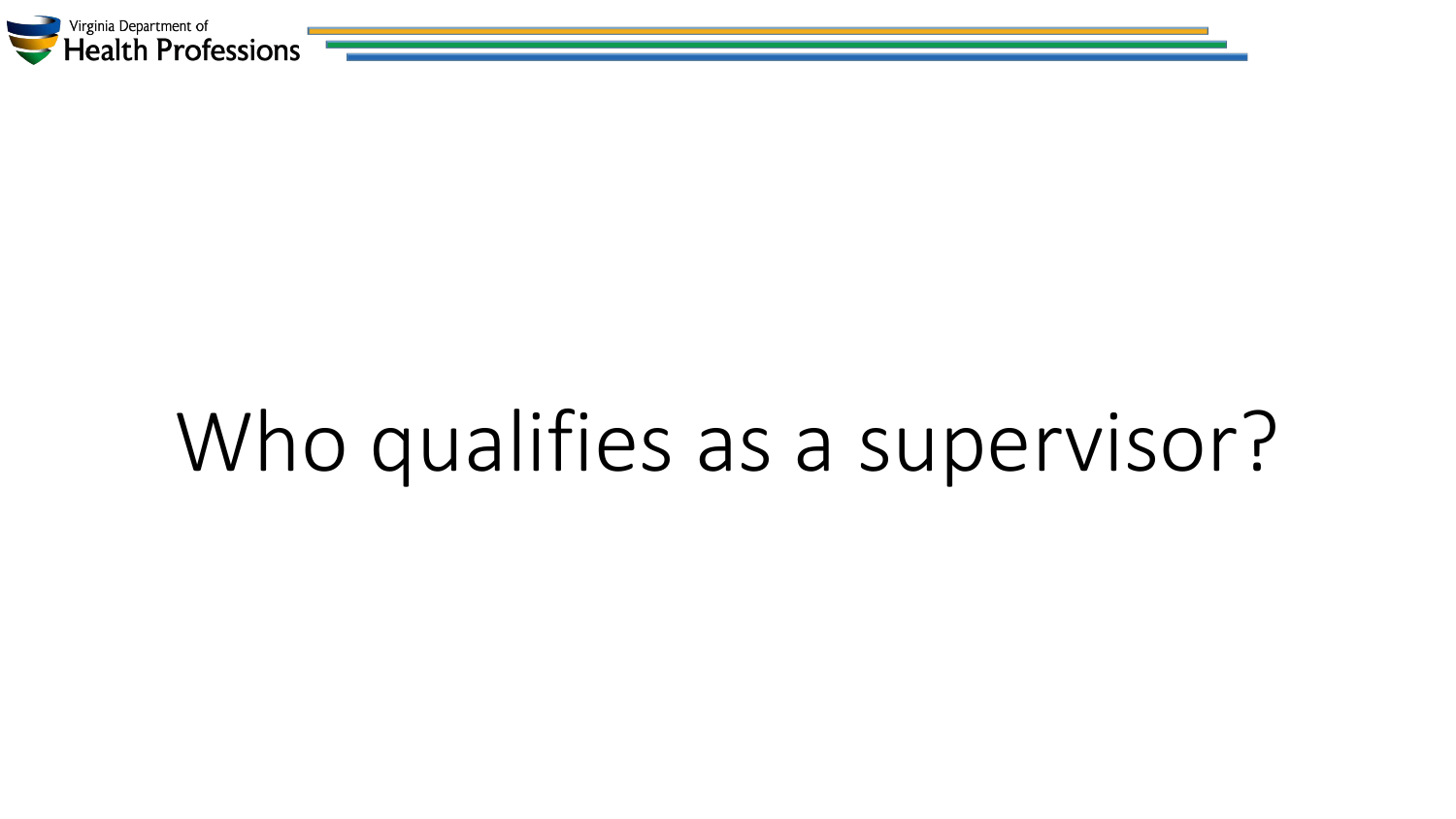

- Virginia licensee with an active, unrestricted license in the jurisdiction where supervision is being provided, with at least two (2) years of postlicensure clinical experience (post-licensure clinical practice experience in another jurisdiction can be considered toward the 2 year requirement)
	- LPC's can supervise Residents in Counseling, Residents in Marriage and Family Therapy, Residents in Substance Abuse Treatment and CSAC Supervisees
	- LMFT's can supervise Residents in Counseling and Residents in Marriage and Family Therapy and CSAC Supervisees
	- LSATP's can supervise Residents in Substance Abuse Treatment and CSAC Supervisees
- Provide documentation of professional training in supervision
	- Three (3) semester credit or four (4) quarter credit hours in supervision, or at least 20 hours of continuing education in supervision
	- CE provider must meet the same requirements for renewal CE's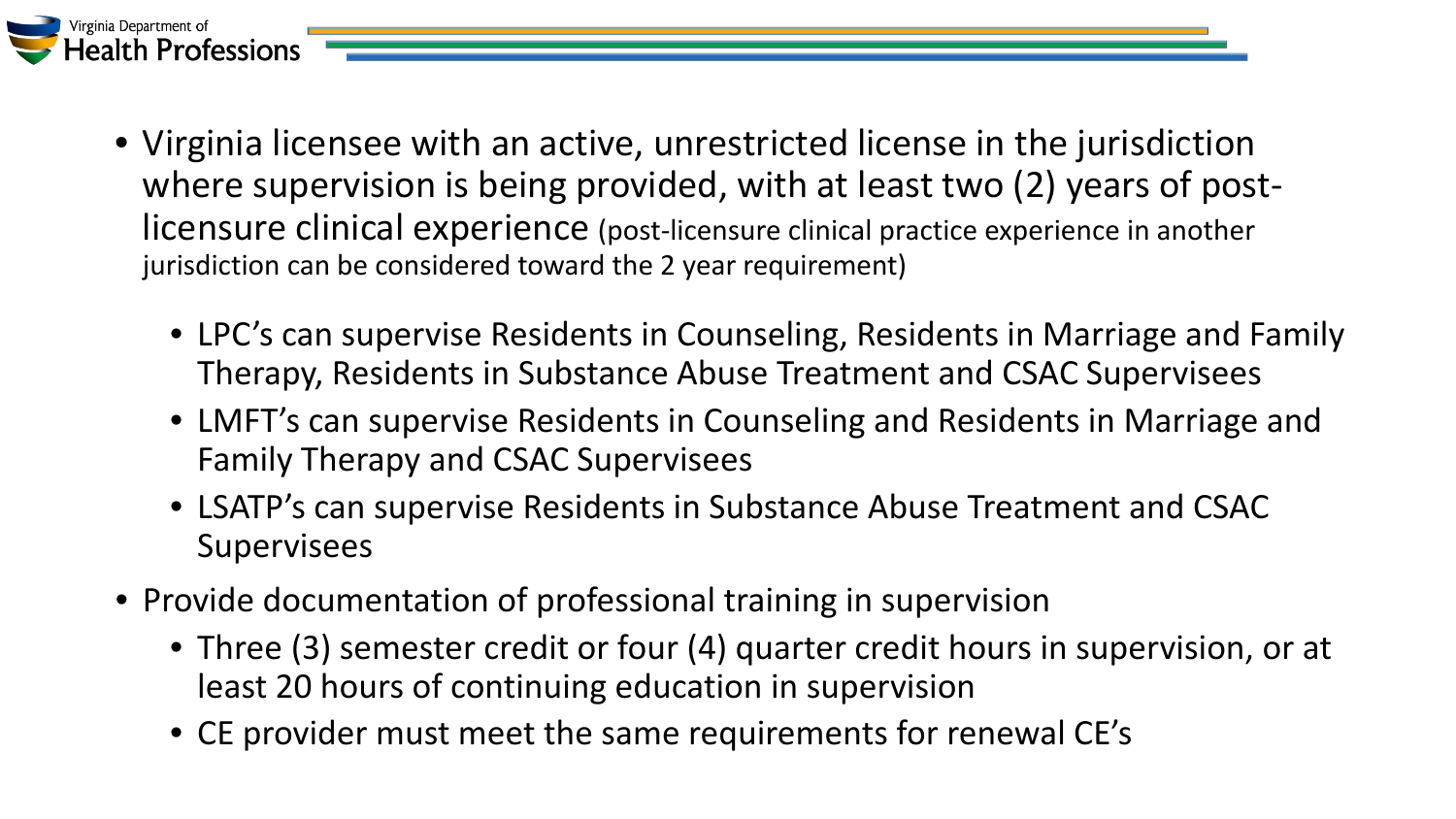

Approved providers for continuing education in supervision:

- Federal, state or local government agencies.
- Licensed health facilities and licensed hospitals.
- Universities or colleges.
- The International Association of Marriage and Family Counselors and its state affiliates.
- The American Association for Marriage and Family Therapy and its state affiliates.
- The American Association of State Counseling Boards.
- The American Counseling Association and its state and local affiliates.
- The American Psychological Association and its state affiliates.
- The Commission on Rehabilitation Counselor Certification.
- NAADAC, The Association for Addiction Professionals and its state and local affiliates.
- National Association of Social Workers.
- National Board for Certified Counselors.
- A national behavioral health organization or certification body.
- Individuals or organizations that have been approved as continuing competency sponsors by the American Association of State Counseling Boards or a counseling board in another state.
- The American Association of Pastoral Counselors.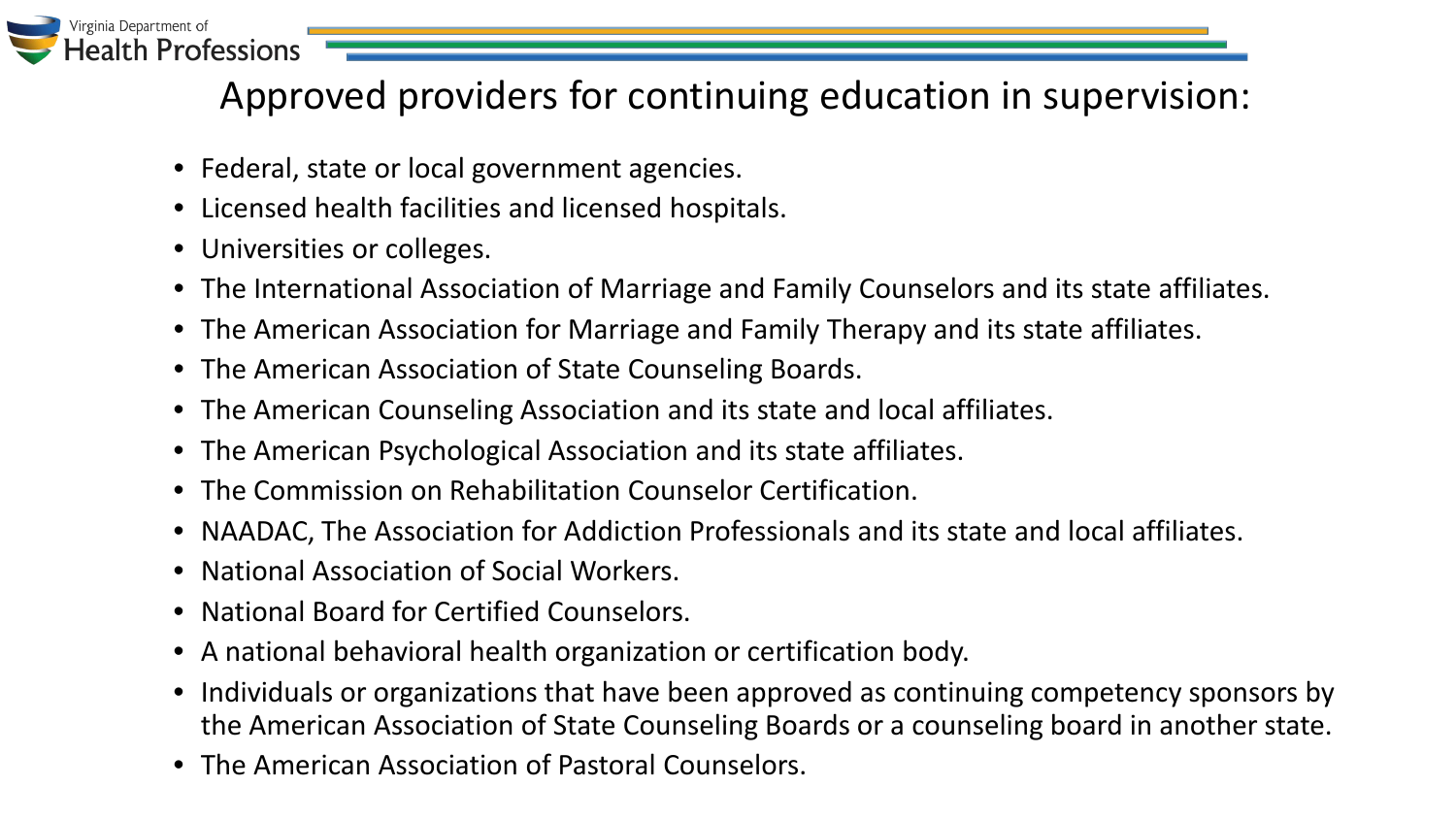

### HOW CAN A LICENSEE RECEIVE BOARD APPROVAL TO SUPERVISE RESIDENTS?

• Sign the residency application to supervise a specific Resident and submit your supervision training documentation.

OR

• Complete the "Supervisor Approval Application" located under the website under the "Supervisor Information" tab and submit it to the Board along with a hard copy of your documentation of supervision training.

*NOTE: Once a licensee's supervision application is approved, or he/she is approved for supervision of a specific Resident, the licensee is added to the supervisor registry. This registry is located on the Board of Counseling website at www.dhp.virginia.gov/Counseling and is updated quarterly.*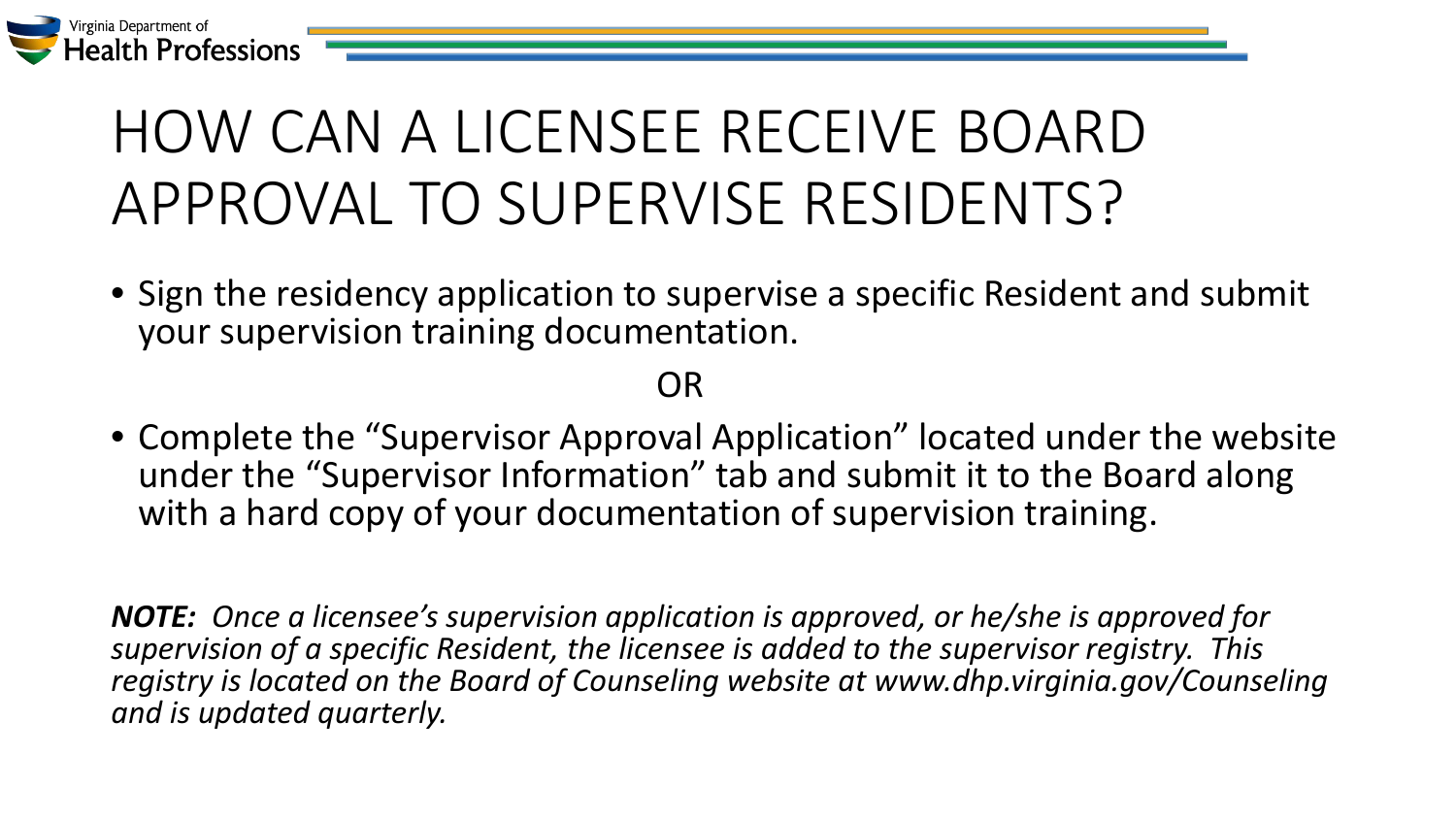

## What are my responsibilities as a supervisor?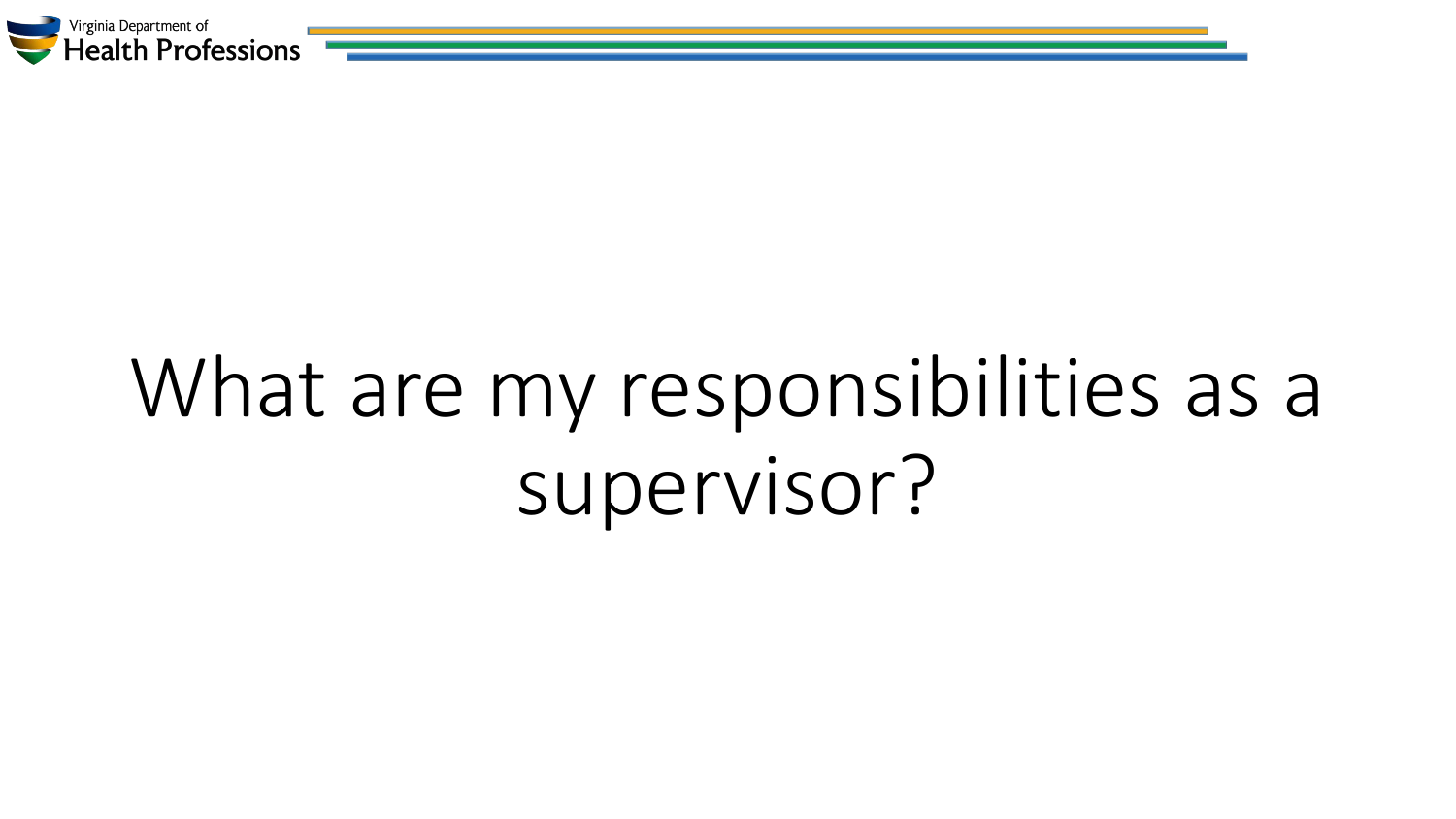**"Supervision" means the ongoing process performed by a supervisor who monitors the performance of the person supervised and provides regular, documented individual or group consultation, guidance and instruction that is specific to the clinical counseling services being performed with respect to the clinical skills and competencies of the person supervised.** 

- The supervisor and resident must receive board approval prior to beginning the supervised residency.
- The supervisor shall assume full responsibility for the clinical activities of the board-approved resident, regardless if the supervisor is onsite or offsite, specified within the supervisory contract (application) for the duration of the residency.
	- *Note: It is important for supervisors to be aware of the resident's practice. If the resident has other board-approved supervisors, you should maintain open communication with the supervisor(s) to ensure the resident's ethical and competent practice.*
- Supervisors are responsible for notifying the Board upon termination of supervision.
	- "Request for termination of supervision" form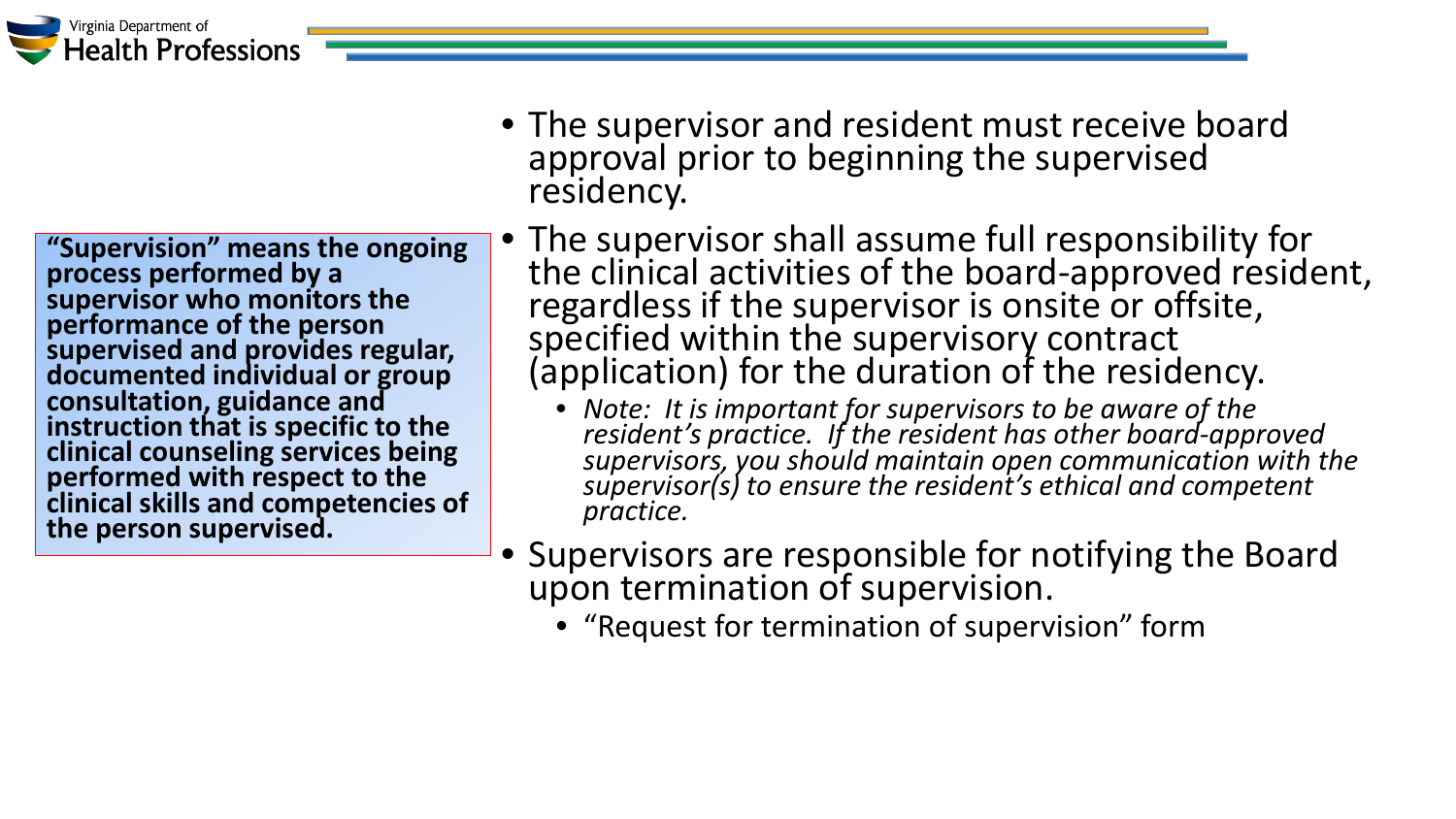

- Residents shall not engage in practice under supervision in any areas for which they have not had the appropriate education.
- Residents may not directly bill for services rendered.
	- Residents in private practice
- Residents may not represent themselves as independent, autonomous practitioners, and shall inform clients in writing of the resident's status and the supervisor's name, professional address and phone number.
- During the residency, residents shall use their name, initials of their degree, and the applicable title in all written communications:
	- LPC residents shall use "Resident in Counseling"
	- LMFT residents shall use "Resident in Marriage and Family Therapy"
	- LSATP residents shall use "Resident in Substance Abuse Treatment"
- Residents who continue to provide clinical counseling services are required to stay under board-approved supervision until they are licensed, unless exempt from requirements of licensure in § 54.1-3501 of the Code of Virginia.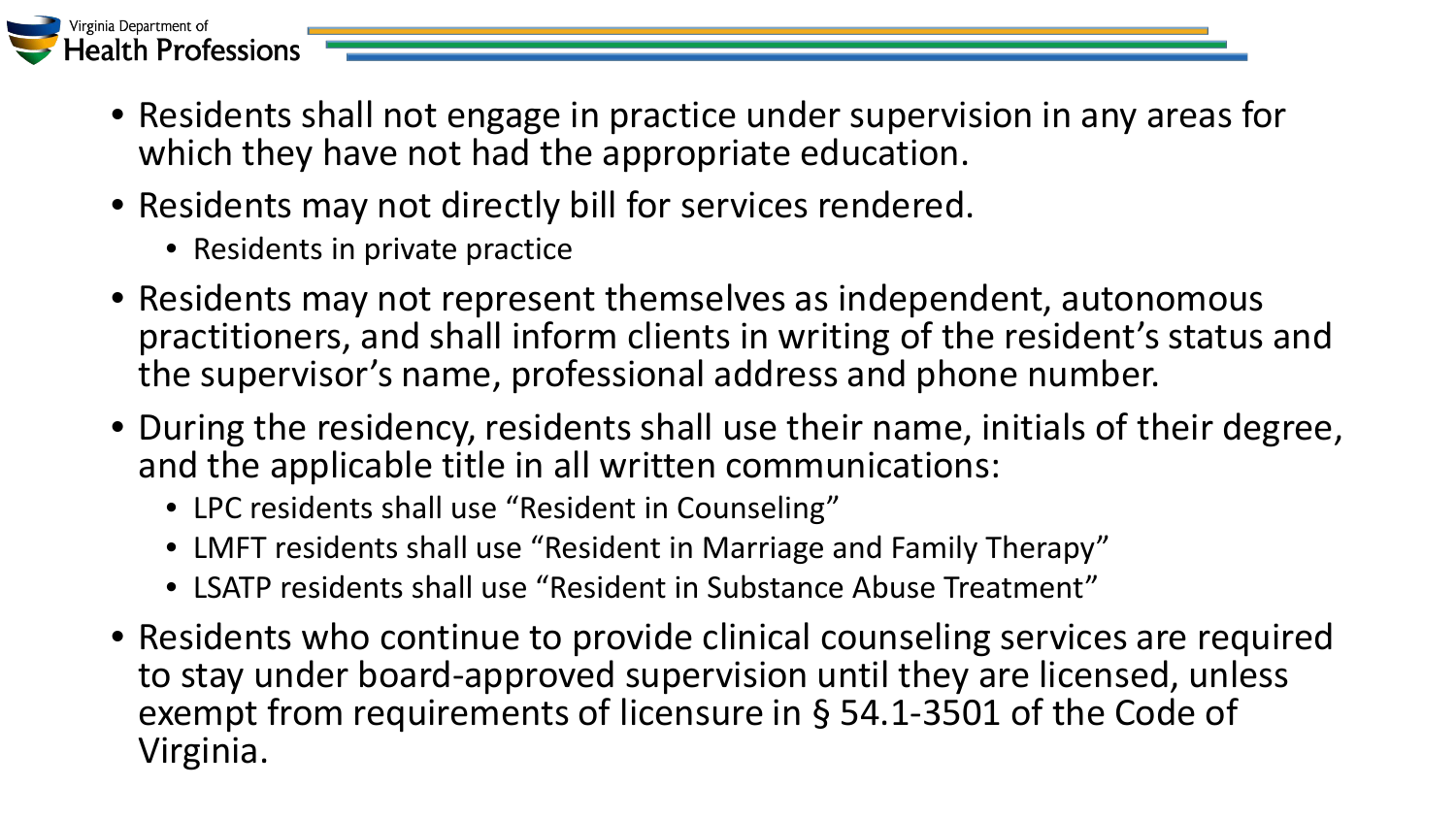

#### Guidance for Technology-Assisted Supervision (Guidance Document: 115-1.4)

The Board of Counseling recommends the following when a licensee uses technologyassisted supervision:

- 1. Supervision is most commonly offered in a *face-to-face relationship*. *Supervision that from the outset is delivered in a technology-assisted manner may be problematic in that the supervisory relationship, client identity and other issues may be compromised.*
- *2. The counselor must take steps to protect supervisee(resident)* confidentiality and security.
- 3. The counselor *should seek training or otherwise demonstrate* expertise in the use of technology-assisted devices, especially in the matter of protecting supervisee(resident) confidentiality and security.
- 4. Counselors must follow the same code of ethics for technology assisted supervision as they do in a traditional counseling/supervision setting.
- 5. The Board of Counseling governs the practice of counseling in Virginia. Counselors who are working with a client who is not in Virginia are advised to check the regulations of the state board in which a supervisee(resident) is located. It is important to be mindful that certain states may regulate or prohibit supervision by an individual who is unlicensed by that state.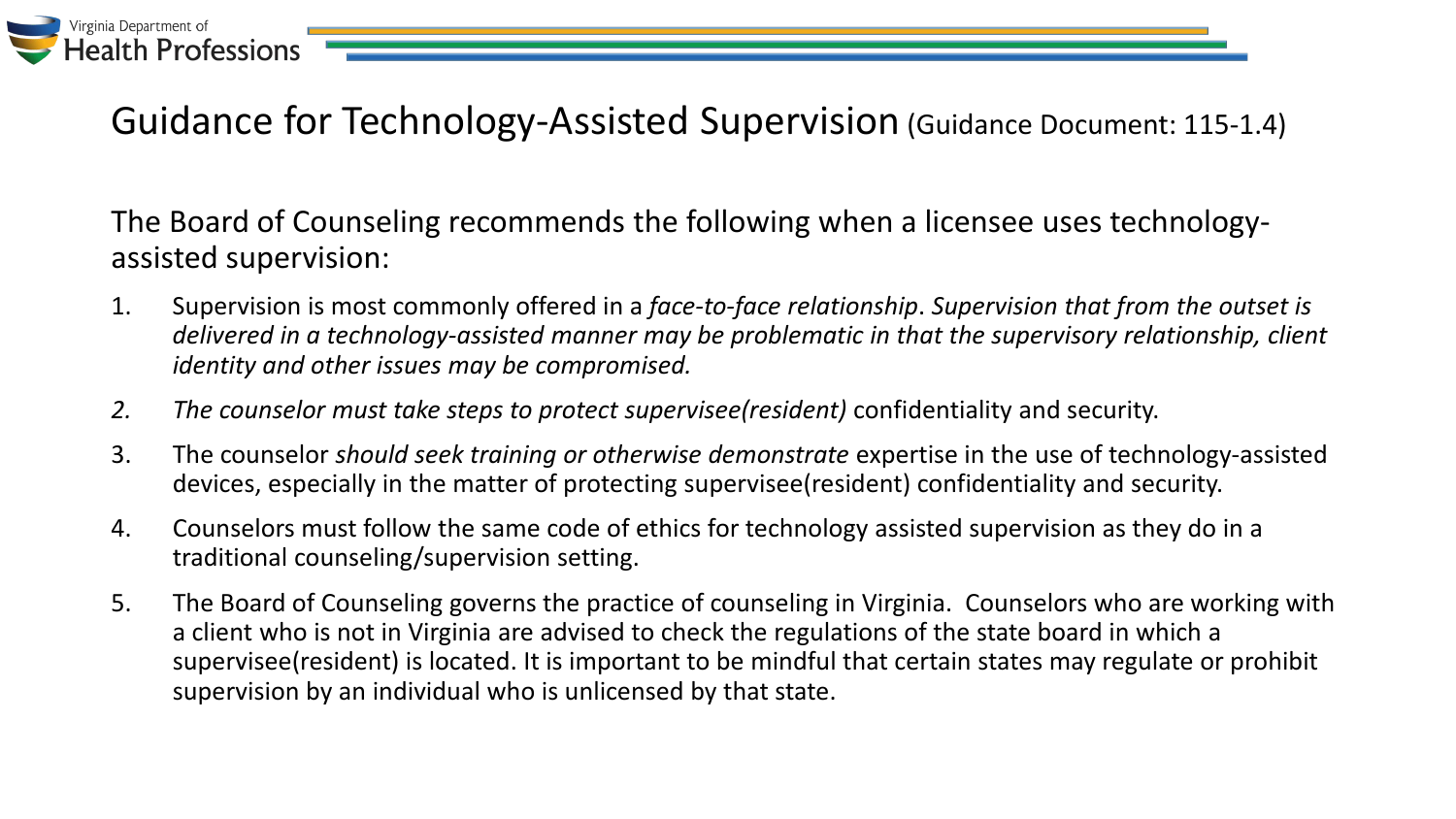

# Evaluation and Verification of Supervision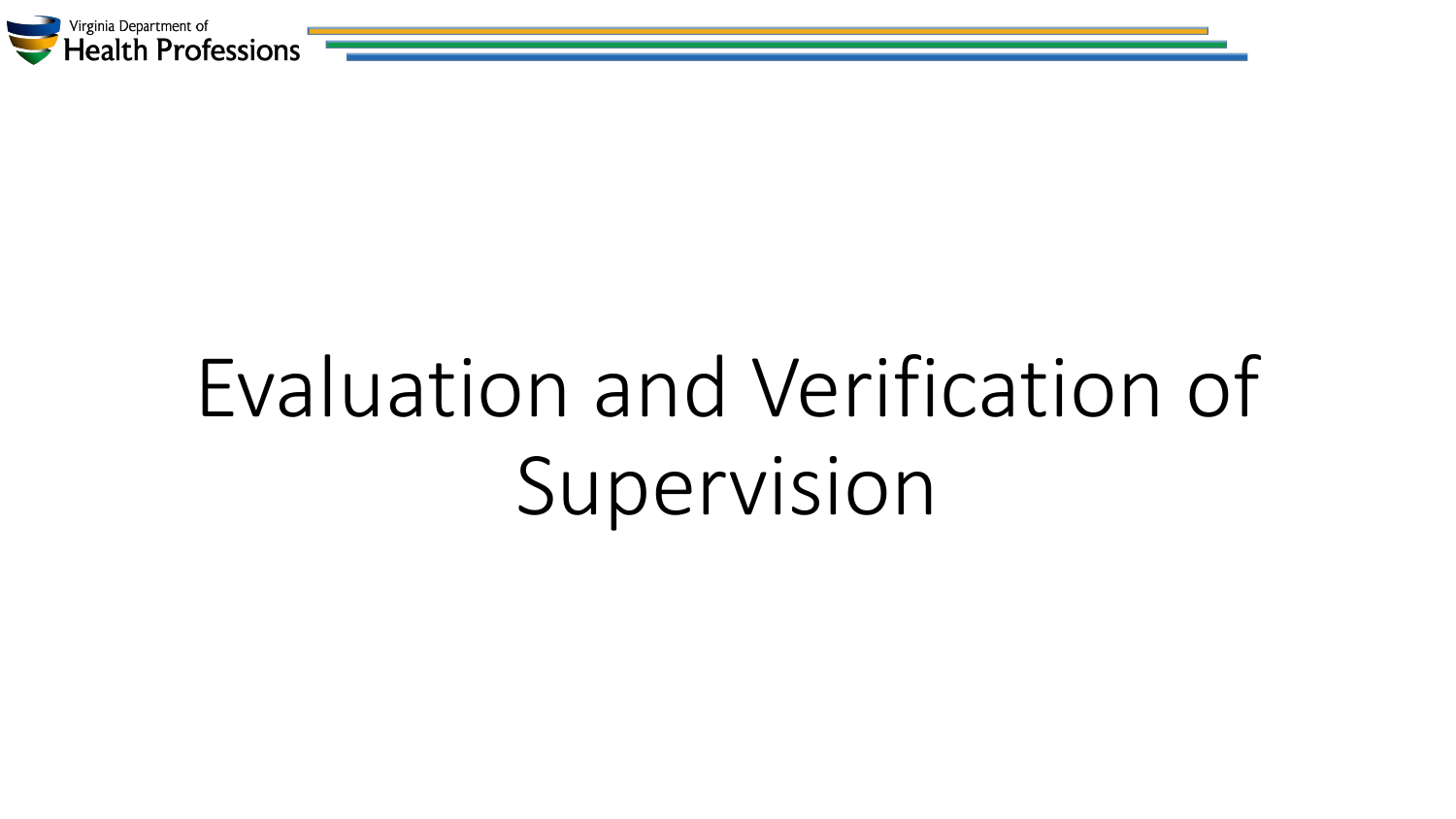

#### Quarterly Evaluations

- Reports must be completed quarterly by the supervisor. Supervisors may use a business quarter schedule or may begin the quarter based on the resident's approval date.
- Quarterly reports should be held by the resident until they have completed their residency and apply to sit for the examination.

#### Verification of Supervision form

- Verification must be completed by the supervisor regarding the resident's competency level for independent practice, as well as the total hours of residency.
	- Counting required experience hours
	- Counting supervision hours
		- Hour vs. therapeutic hour
		- Amount of residents allowed in individual supervision.
	- Ancillary vs. clinical counseling services
		- Mental Health Skill Building
		- Supervisor-assigned research
		- Private practice setup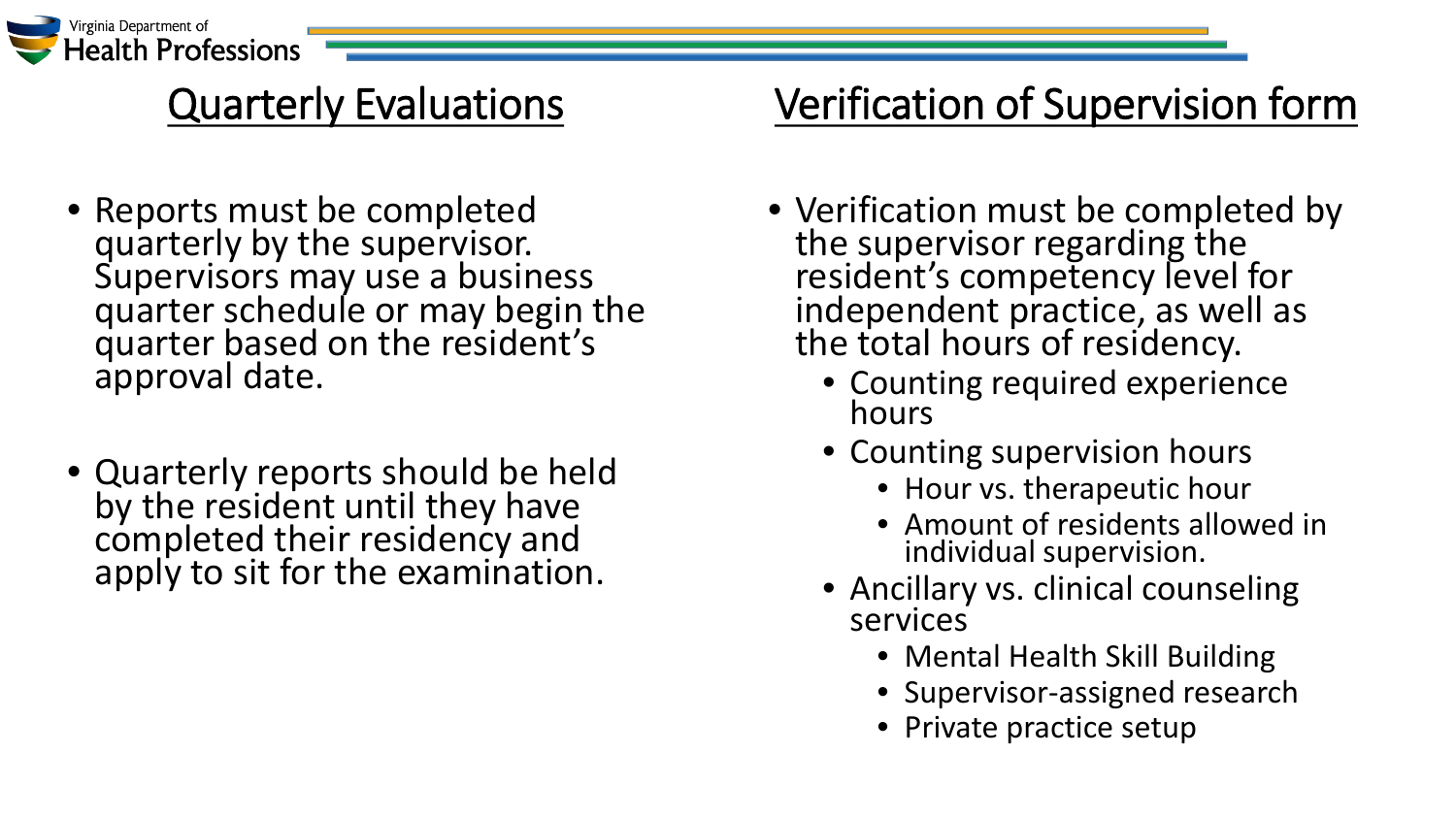

#### LPC Forms

| Virginia Department of<br>$\blacktriangleright$ Health Professions<br>Board of Counseling                                                                                                                                                                                                                  | 9960 Mayland Drive, Suite 300<br>Henrico, VA 23233-1463<br>www.dhp.virginia.gov/counseling | Email: coun@dhp.virginia.gov<br>(804) 367-4610 (Tel)<br>(804) 527-4435 (Fax |                    |               |                                                           |                                                                      |
|------------------------------------------------------------------------------------------------------------------------------------------------------------------------------------------------------------------------------------------------------------------------------------------------------------|--------------------------------------------------------------------------------------------|-----------------------------------------------------------------------------|--------------------|---------------|-----------------------------------------------------------|----------------------------------------------------------------------|
| QUARTERLY EVALUATION FOR LPC LICENSURE                                                                                                                                                                                                                                                                     |                                                                                            |                                                                             |                    |               |                                                           |                                                                      |
| Section 115-20-52-D-3 of the Virginia LPC regulations requires that the applicant's supervisor provide quarterly evaluations to the resident. This form<br>must be signed and dated by the supervisor. This form is to be completed by the supervisor each quarter and provided to the resident to be held |                                                                                            |                                                                             |                    |               |                                                           |                                                                      |
| in their possession until they are ready to submit their licensure application.<br>Name of Applicant (Last, First, Middle)                                                                                                                                                                                 |                                                                                            | Applicant's Email Address                                                   |                    |               |                                                           |                                                                      |
| <b>SUPERVISOR'S EVALUATION:</b>                                                                                                                                                                                                                                                                            |                                                                                            |                                                                             |                    |               |                                                           |                                                                      |
| Supervisor's Name (Last, First)                                                                                                                                                                                                                                                                            | License Number:                                                                            |                                                                             |                    | License Type: |                                                           |                                                                      |
| Business Name and Address of Residency Work Site Where Clinical Hours Were Obtained (ONE LOCATION ONLY)                                                                                                                                                                                                    |                                                                                            |                                                                             |                    |               |                                                           |                                                                      |
| Dates of supervision: From (mm/dd/yy): _                                                                                                                                                                                                                                                                   |                                                                                            | To (mm/dd/yy):                                                              |                    |               |                                                           |                                                                      |
| All Columns Must Be Completed                                                                                                                                                                                                                                                                              |                                                                                            | Hours per week                                                              | <b>Total hours</b> |               |                                                           | Hours are<br>duplicated on<br>snother supervisor's<br>quarterly form |
| Total hours of supervised residency                                                                                                                                                                                                                                                                        |                                                                                            |                                                                             |                    |               |                                                           |                                                                      |
| (face-to-face client contact hour + ancillary hours)<br>How many Face-to-face Client Contact hours did the resident<br>provide?                                                                                                                                                                            |                                                                                            |                                                                             |                    |               | Yes<br>Yes                                                | No<br>No                                                             |
| How many Individual Supervision hours did the resident receive?                                                                                                                                                                                                                                            |                                                                                            |                                                                             |                    |               |                                                           | Note: Must have a                                                    |
|                                                                                                                                                                                                                                                                                                            | How many Group Supervision hours did the resident receive?                                 |                                                                             |                    |               | minimum of 1 and<br>maximum of 4 hours<br>per 40 hours of |                                                                      |
| If applicable, Total number of face-to-face client contact with Couples<br>and Families or both.                                                                                                                                                                                                           |                                                                                            |                                                                             |                    |               | Yes                                                       | work experience.<br>No                                               |
| If applicable. Total number of face-to-face client contact hours clinical<br>substance abuse treatment services.                                                                                                                                                                                           |                                                                                            |                                                                             |                    |               | Yes                                                       | No                                                                   |
| According to 18 VAC 115-20-52 of the LPC Regulations, the resident must have supervised residency in the role of a professional counselor working<br>with various populations, clinical problems, and theoretical approaches in the below areas.                                                           |                                                                                            |                                                                             |                    |               |                                                           |                                                                      |
| Did the applicant provide assessment and diagnosis using psychotherapy techniques while under your<br>direct supervision?                                                                                                                                                                                  |                                                                                            |                                                                             |                    |               | Yes                                                       | No                                                                   |
| Did the applicant provide appraisal, evaluation and diagnostic procedures while under your direct<br>supervision?                                                                                                                                                                                          |                                                                                            |                                                                             |                    |               | Yes                                                       | No                                                                   |
| Did the applicant provide treatment planning and implementation while under your direct supervision?                                                                                                                                                                                                       |                                                                                            |                                                                             |                    |               | Yes                                                       | No                                                                   |
| Did the applicant provide case management and recordkeeping while under your direct supervision?                                                                                                                                                                                                           |                                                                                            |                                                                             |                    |               | Yes                                                       | No                                                                   |
| Did the applicant demonstrate minimum competencies of professional counselor identity and function<br>while under your direct supervision?                                                                                                                                                                 |                                                                                            |                                                                             |                    |               | Yes.                                                      | No                                                                   |
| Did the applicant demonstrate minimum competencies professional ethics and standards of practice while<br>under vour direct supervision?                                                                                                                                                                   |                                                                                            |                                                                             |                    |               | Yes                                                       | No                                                                   |
| Do you have any concerns about the competency of the resident? If yes, explain on separate page.                                                                                                                                                                                                           |                                                                                            |                                                                             |                    |               | Yes                                                       | No                                                                   |
| Supervisor's Signature:                                                                                                                                                                                                                                                                                    |                                                                                            |                                                                             |                    | Date:         |                                                           |                                                                      |
|                                                                                                                                                                                                                                                                                                            |                                                                                            |                                                                             |                    |               |                                                           |                                                                      |

| Health Professions<br>Board of Counseling                                                                                                                                                                                                                                                       | 9960 Mayland Drive, Suite 300<br>Henrico, VA 23233-1463<br>www.dhp.virginia.gov/counseling |                  | Email: coun@dhp.virginia.gov<br>(804) 367-4610 (Tel)<br>(804) 527-4435 (Fax |                      |
|-------------------------------------------------------------------------------------------------------------------------------------------------------------------------------------------------------------------------------------------------------------------------------------------------|--------------------------------------------------------------------------------------------|------------------|-----------------------------------------------------------------------------|----------------------|
| <b>VERIFICATION OF CLINICAL SUPERVISION FOR LPC LICENSURE</b>                                                                                                                                                                                                                                   |                                                                                            |                  |                                                                             |                      |
| GENERAL INFORMATION - PLEASE TYPE OR PRINT CLEARLY                                                                                                                                                                                                                                              |                                                                                            |                  |                                                                             |                      |
| Name of Applicant (Last, First)                                                                                                                                                                                                                                                                 | Applicant's Email Address                                                                  |                  |                                                                             |                      |
| <b>SUPERVISOR'S EVALUATION:</b>                                                                                                                                                                                                                                                                 |                                                                                            |                  |                                                                             |                      |
| Supervisor's Name (Last, First)                                                                                                                                                                                                                                                                 | License Number:                                                                            | License<br>Type: | Supervisor's Telephone<br>Number                                            |                      |
| Business Name and Address of Residency Work Site Where Clinical Hours Were Obtained (ONE LOCATION ONLY)                                                                                                                                                                                         |                                                                                            |                  |                                                                             |                      |
|                                                                                                                                                                                                                                                                                                 |                                                                                            |                  |                                                                             |                      |
| Under your direct supervision, did the resident receive a minimum of one (1) hour and a maximum of four<br>(4) hours of in-person supervision per 40 hours of work experience and was the supervision concurrent<br>with the residency?                                                         |                                                                                            |                  | Yes<br>If no, explain on separate page                                      | No                   |
| Total amount of in-person hours of supervision with the resident.                                                                                                                                                                                                                               |                                                                                            |                  | Individual<br>Hours:                                                        | Group<br>Hours:      |
| How many total supervised residency hours, in the role of a professional counselor working with various<br>populations, clinical problems and theoretical approaches did the resident provide under vour direct<br>supervision? (Do not include hours obtained under another supervisor)        |                                                                                            |                  |                                                                             | hours                |
|                                                                                                                                                                                                                                                                                                 |                                                                                            |                  |                                                                             |                      |
| How many total hours of face-to face client contact, in providing clinical counseling services, did the resident<br>provide while under your direct supervision? (Do not include hours obtained under another supervisor)                                                                       |                                                                                            |                  |                                                                             |                      |
| Did the applicant demonstrate minimum competencies of assessment and diagnosis using psychotherapy<br>techniques while under your direct supervision?                                                                                                                                           |                                                                                            |                  | Yes                                                                         |                      |
| Did the applicant demonstrate minimum competencies of appraisal, evaluation and diagnostic procedures<br>while under vour direct supervision?                                                                                                                                                   |                                                                                            |                  | Yes                                                                         |                      |
| under your direct supervision?                                                                                                                                                                                                                                                                  |                                                                                            |                  | Yes                                                                         |                      |
| Did the applicant demonstrate minimum competencies of treatment planning and implementation while<br>Did the applicant demonstrate minimum competencies of case management and recordkeeping while under<br>vour direct supervision?                                                            |                                                                                            |                  | Yes                                                                         | No<br>No<br>No<br>No |
| Did the applicant demonstrate minimum connetencies of professional counselor identity and function<br>while under vour direct supervision?                                                                                                                                                      |                                                                                            |                  | Yes                                                                         | No                   |
| under your direct supervision?                                                                                                                                                                                                                                                                  |                                                                                            |                  | Yes                                                                         | No                   |
| Did the applicant demonstrate minimum competencies professional ethics and standards of practice while<br>In your opinion has the applicant demonstrated competency sufficient for licensing and the independent<br>practice in clinical counseling services? If not, explain on separate page. |                                                                                            |                  | Yes                                                                         | No                   |
| I declare that, to the best of my knowledge, the foregoing is true and correct. This evaluation has been discussed with the resident and a<br>copy has been provided to the resident.                                                                                                           |                                                                                            |                  |                                                                             | hours                |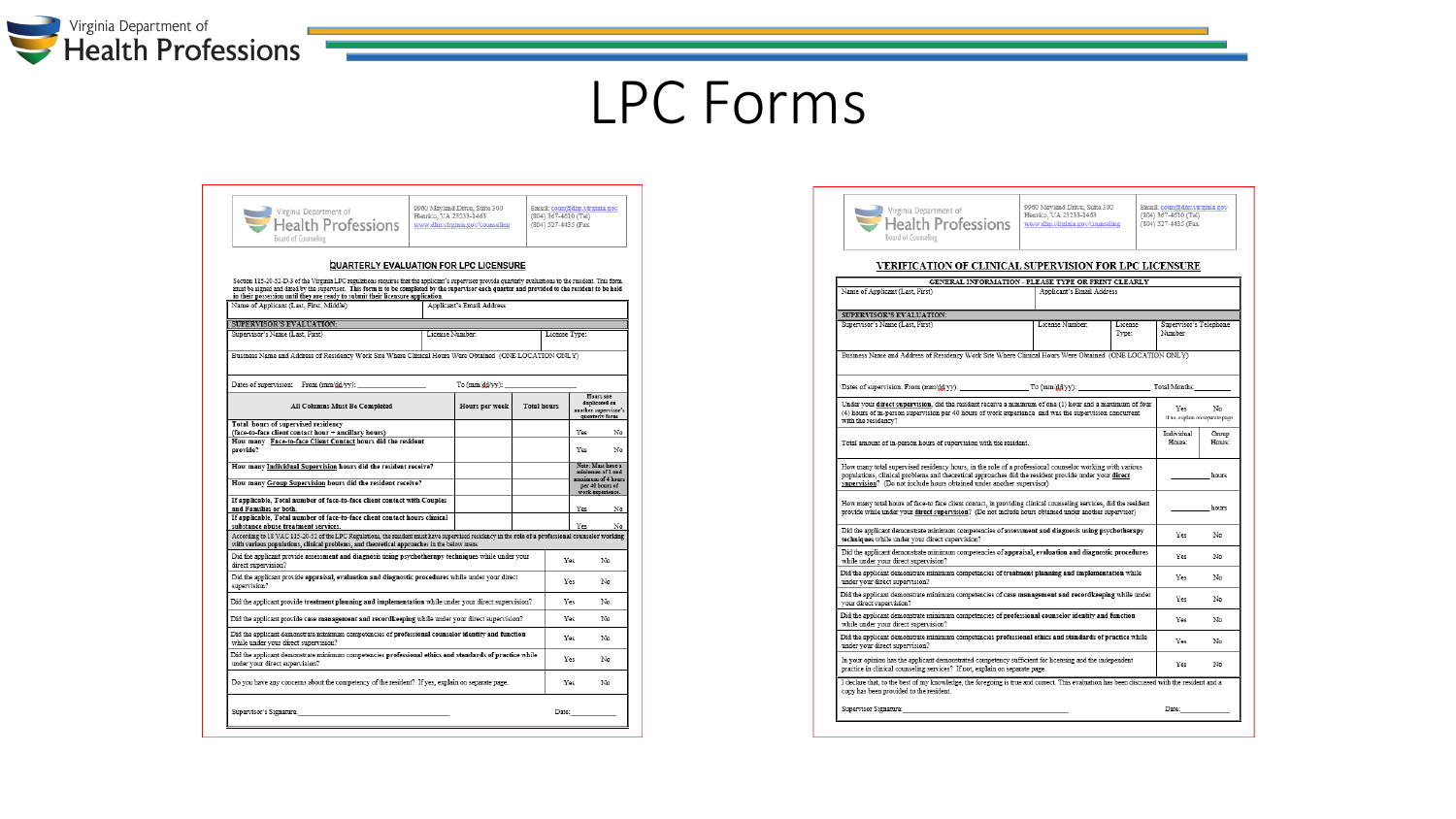

#### LMFT Forms

| Virginia Department of<br>Board of Counseling                                                                                                                                                                                           | 9960 Mayland Drive, Suite 300<br>Henrico, VA 23233-1463 | www.dhp.virginia.gov/counseling | Email: coun@dhp.virginia.gov<br>(804) 367-4610 (Tel)<br>(804) 527-4435 (Fax |                              |                                                            |
|-----------------------------------------------------------------------------------------------------------------------------------------------------------------------------------------------------------------------------------------|---------------------------------------------------------|---------------------------------|-----------------------------------------------------------------------------|------------------------------|------------------------------------------------------------|
| QUARTERLY EVALUATION FOR LMFT LICENSURE                                                                                                                                                                                                 |                                                         |                                 |                                                                             |                              |                                                            |
| Section 115-50-60-D-1 of the Virginia LMFT regulations requires that the applicant's supervisor provide quarterly evaluations to the resident. This                                                                                     |                                                         |                                 |                                                                             |                              |                                                            |
| form must be signed and dated by the supervisor. This form is to be completed by the supervisor each quarter and provided to the resident to be<br>held in their possession until they are ready to submit their licensure application. |                                                         |                                 |                                                                             |                              |                                                            |
| Name of Applicant (Last, First, Middle)                                                                                                                                                                                                 |                                                         | Applicant's Email Address       |                                                                             |                              |                                                            |
| <b>SUPERVISOR'S EVALUATION:</b>                                                                                                                                                                                                         |                                                         |                                 |                                                                             |                              |                                                            |
| Supervisor's Name (Last, First)                                                                                                                                                                                                         | License Number:                                         |                                 | License Type:                                                               |                              |                                                            |
|                                                                                                                                                                                                                                         |                                                         |                                 |                                                                             |                              |                                                            |
| Business Name and Address of Residency Work Site Where Clinical Hours Were Obtained (ONE LOCATION ONLY)                                                                                                                                 |                                                         |                                 |                                                                             |                              |                                                            |
|                                                                                                                                                                                                                                         |                                                         |                                 |                                                                             |                              |                                                            |
|                                                                                                                                                                                                                                         |                                                         |                                 |                                                                             |                              |                                                            |
| Dates of supervision: From (mm/dd/yy): ______                                                                                                                                                                                           |                                                         | To (mm/dd/yy): ___              |                                                                             |                              |                                                            |
|                                                                                                                                                                                                                                         |                                                         |                                 |                                                                             |                              | Hours are                                                  |
| All Columns Must Be Completed                                                                                                                                                                                                           |                                                         | Hours per week                  | <b>Total hours</b>                                                          |                              | duplicated on<br>another<br>supervisor's<br>quarterly form |
| Total hours of supervised residency                                                                                                                                                                                                     |                                                         |                                 |                                                                             |                              |                                                            |
| (face-to-face client contact hour + ancillary hours)<br>How many Face-to-face Client Contact hours did the resident provide?                                                                                                            |                                                         |                                 |                                                                             | Yes                          | No                                                         |
|                                                                                                                                                                                                                                         |                                                         |                                 |                                                                             | Yes                          | No                                                         |
| How many face-to-face client contact hours were with Couples and                                                                                                                                                                        |                                                         |                                 |                                                                             |                              | No                                                         |
| <b>Families or Both?</b><br>How many Individual Supervision hours did the resident receive?                                                                                                                                             |                                                         |                                 |                                                                             | Yes                          |                                                            |
|                                                                                                                                                                                                                                         |                                                         |                                 |                                                                             |                              |                                                            |
| How many Group Supervision hours did the resident receive?                                                                                                                                                                              |                                                         |                                 |                                                                             |                              |                                                            |
| If applicable, Total number of face-to-face client contact hours in<br>clinical substance abuse treatment services.                                                                                                                     |                                                         |                                 |                                                                             | Yes                          | No                                                         |
| These areas are outlined in Section 18 VAC 115-50-55 of the LMFT Regulations. The resident must have supervised residency in the role of a<br>marriage and family therapist in the below areas.                                         |                                                         |                                 |                                                                             |                              |                                                            |
| Did the applicant provide clinical marriage and family services in the below core areas while under your direct                                                                                                                         |                                                         |                                 |                                                                             |                              |                                                            |
| supervision?<br>Marriage and Family Studies                                                                                                                                                                                             |                                                         |                                 | Yes                                                                         |                              | No                                                         |
| Marriage and Family Therapy                                                                                                                                                                                                             |                                                         |                                 |                                                                             |                              |                                                            |
| Human Growth and Development Across the Lifespan                                                                                                                                                                                        |                                                         |                                 |                                                                             |                              |                                                            |
| Abnormal Behaviors                                                                                                                                                                                                                      |                                                         |                                 |                                                                             |                              |                                                            |
| Diagnosis and Treatment of Addictive Behaviors                                                                                                                                                                                          |                                                         |                                 |                                                                             |                              |                                                            |
| Multicultural Counseling                                                                                                                                                                                                                |                                                         |                                 |                                                                             |                              |                                                            |
|                                                                                                                                                                                                                                         |                                                         |                                 |                                                                             | If no, explain on a separate |                                                            |
| Professional Identity                                                                                                                                                                                                                   |                                                         |                                 |                                                                             | page.                        |                                                            |
| Research                                                                                                                                                                                                                                |                                                         |                                 |                                                                             |                              |                                                            |
| Assessments and Treatment                                                                                                                                                                                                               |                                                         |                                 |                                                                             |                              |                                                            |
| Do you have any concerns about the competency of the resident? If yes, explain on separate page.                                                                                                                                        |                                                         |                                 | Yes                                                                         |                              | No                                                         |

| Virginia Department of<br>$\rightarrow$ Health Professions<br><b>Board of Counseling</b>                                                                                                                                                                             | 9960 Mayland Drive, Suite 300<br>Henrico, VA 23233-1463<br>www.dhp.virginia.gov/counseling |                  | Email: coun@dhp.virginia.gov<br>(304) 367-4610 (Tel)<br>(804) 527-4435 (Fax |                 |
|----------------------------------------------------------------------------------------------------------------------------------------------------------------------------------------------------------------------------------------------------------------------|--------------------------------------------------------------------------------------------|------------------|-----------------------------------------------------------------------------|-----------------|
| <b>NERIFICATION OF CLINICAL SUPERVISION FOR LMFT LICENSURE</b>                                                                                                                                                                                                       |                                                                                            |                  |                                                                             |                 |
| GENERAL INFORMATION - PLEASE TYPE OR PRINT CLEARLY                                                                                                                                                                                                                   |                                                                                            |                  |                                                                             |                 |
| Name of Applicant (Last, First, Middle)                                                                                                                                                                                                                              | Applicant's Email Address                                                                  |                  |                                                                             |                 |
|                                                                                                                                                                                                                                                                      |                                                                                            |                  |                                                                             |                 |
| <b>SUPERVISOR'S EVALUATION:</b>                                                                                                                                                                                                                                      |                                                                                            |                  |                                                                             |                 |
| Supervisor's Name (Last, First)                                                                                                                                                                                                                                      | License Number:                                                                            | License<br>Type: | Supervisor's Telephone<br>Number                                            |                 |
| Business Name and Address of Residency Work Site Where Clinical Hours Were Obtained (ONE LOCATION ONLY)                                                                                                                                                              |                                                                                            |                  |                                                                             |                 |
| Dates of supervision: From (mm/gd/yy): To (mm/gd/yy): To (mm/gd/yy): Total Months:                                                                                                                                                                                   |                                                                                            |                  |                                                                             |                 |
| Did the resident receive a minimum of one (1) hour and a maximum of four (4) hours of in-person<br>supervision per 40 hours of work experience while under your direct supervision?                                                                                  |                                                                                            |                  | Yes<br>If no, explain on separate page                                      | No              |
| Total amount of in-person hours of supervision with the resident.                                                                                                                                                                                                    |                                                                                            |                  | Individual<br>Hours:                                                        | Group<br>Hours: |
| Did the applicant complete a minimum of 3.400 hours of supervised residency in the role of marriage and<br>family therapist under your direct supervision?                                                                                                           | If not, how many?                                                                          |                  | Yes                                                                         | No              |
| Did the resident complete at least 2,000 hours of face-to face client contact in providing clinical marriage and<br>family services under your direct supervision?                                                                                                   | If not how many?                                                                           |                  | Yes.                                                                        | No              |
| Did the resident complete at least 1,000 hours of face-to face client contact with couples or families or both<br>under your direct supervision?                                                                                                                     | If not how many?                                                                           |                  | Yes                                                                         | No              |
|                                                                                                                                                                                                                                                                      |                                                                                            |                  |                                                                             |                 |
| Did the applicant demonstrate minimum competencies in the following core areas while under your direct                                                                                                                                                               |                                                                                            |                  |                                                                             |                 |
| supervision?                                                                                                                                                                                                                                                         |                                                                                            |                  | Yes                                                                         | No              |
| Marriage and Family Studies                                                                                                                                                                                                                                          |                                                                                            |                  |                                                                             |                 |
| Marriage and Family Therapy<br>٠<br>Human Growth and Development Across the Lifespan<br>Abnormal Behaviors<br>٠                                                                                                                                                      |                                                                                            |                  |                                                                             |                 |
| Diagnosis and Treatment of Addictive Behaviors<br>٠                                                                                                                                                                                                                  |                                                                                            |                  |                                                                             |                 |
| Multicultural Counseling<br>٠                                                                                                                                                                                                                                        |                                                                                            |                  |                                                                             |                 |
| Professional Identity<br>٠                                                                                                                                                                                                                                           |                                                                                            |                  |                                                                             |                 |
| Research<br>٠                                                                                                                                                                                                                                                        |                                                                                            |                  | If no, explain on separate page                                             |                 |
| Assessments and Treatment<br>٠                                                                                                                                                                                                                                       |                                                                                            |                  |                                                                             |                 |
| In your opinion has the applicant demonstrated competency sufficient for licensing and the independent                                                                                                                                                               |                                                                                            |                  | Yes                                                                         | No              |
| practice in marriage and family services? If not, explain on separate page.<br>I declare that, to the best of my knowledge, the foregoing is true and correct. This evaluation has been discussed with the resident and a<br>copy has been provided to the resident. |                                                                                            |                  |                                                                             |                 |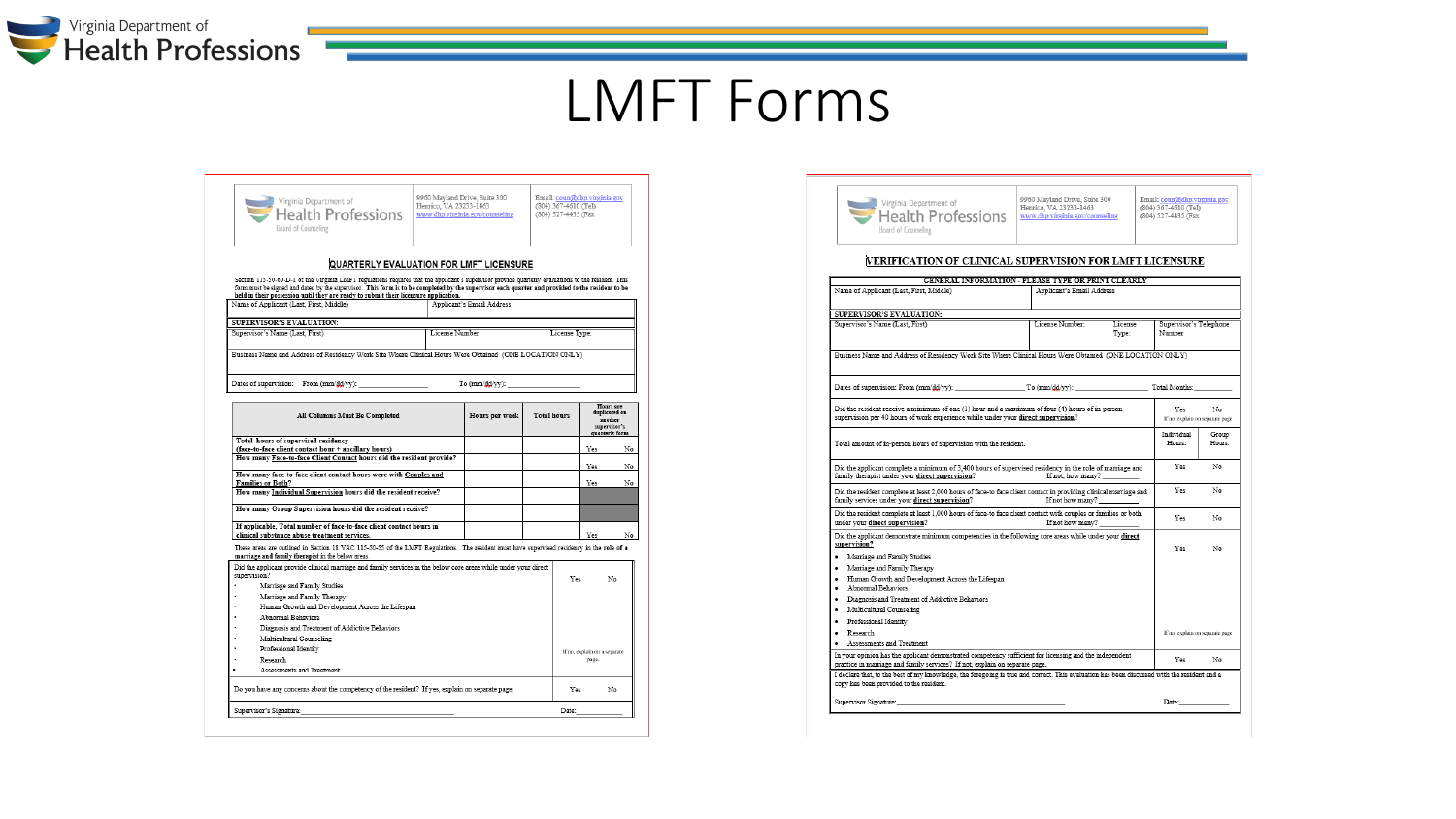

#### LSATP Forms

| Virginia Department of<br>Health Professions<br>Board of Counseling                                                                                                                                                                                                              | 9960 Mayland Drive, Suite 300<br>Henrico, VA 23233-1463 | www.dhp.virginia.gov/counseling | Email: coun@dhp.virginia.gov<br>(804) 367-4610 (Tel)<br>(804) 527-4435 (Fax |      |                                                                         |
|----------------------------------------------------------------------------------------------------------------------------------------------------------------------------------------------------------------------------------------------------------------------------------|---------------------------------------------------------|---------------------------------|-----------------------------------------------------------------------------|------|-------------------------------------------------------------------------|
| <b>QUARTERLY EVALUATION FOR LSATP LICENSURE</b><br>Section 115-60-80-E-3 of the Virginia LSATP regulations requires that the applicant's supervisor provide quarterly evaluations to the resident. This                                                                          |                                                         |                                 |                                                                             |      |                                                                         |
| form must be signed and dated by the supervisor. This form is to be completed by the supervisor each quarter and provided to the resident to be<br>held in their possession until they are ready to submit their licensure application.                                          |                                                         |                                 |                                                                             |      |                                                                         |
| Name of Applicant (Last, First, Middle)                                                                                                                                                                                                                                          |                                                         | Applicant's Email Address       |                                                                             |      |                                                                         |
| <b>SUPERVISOR'S EVALUATION:</b>                                                                                                                                                                                                                                                  |                                                         |                                 |                                                                             |      |                                                                         |
| Supervisor's Name (Last, First)                                                                                                                                                                                                                                                  | License Number:                                         |                                 | License Type:                                                               |      |                                                                         |
|                                                                                                                                                                                                                                                                                  |                                                         |                                 |                                                                             |      |                                                                         |
| Business Name and Address of Residency Work Site Where Clinical Hours Were Obtained (ONE LOCATION ONLY)                                                                                                                                                                          |                                                         |                                 |                                                                             |      |                                                                         |
| Dates of supervision: From (mm/dd/vv):                                                                                                                                                                                                                                           |                                                         | To (mm/dd/vv):                  |                                                                             |      |                                                                         |
|                                                                                                                                                                                                                                                                                  |                                                         |                                 |                                                                             |      |                                                                         |
| All Columns Must Be Completed                                                                                                                                                                                                                                                    |                                                         | Hours per week                  | <b>Total hours</b>                                                          |      | Hours are<br>duplicated on<br>another<br>supervisor's<br>quarterly form |
| Total hours of supervised residency<br>(face-to-face client contact hour + ancillary hours)                                                                                                                                                                                      |                                                         |                                 |                                                                             | Yes  | No                                                                      |
| How many Face-to-face Client Contact hours did the resident provide?                                                                                                                                                                                                             |                                                         |                                 |                                                                             | Yes  | No                                                                      |
| Total number of face-to-face client contact hours in providing clinical<br>substance abuse treatment services.                                                                                                                                                                   |                                                         |                                 |                                                                             | Yes  | No                                                                      |
| How many Individual Supervision hours did the resident receive?                                                                                                                                                                                                                  |                                                         |                                 |                                                                             |      |                                                                         |
|                                                                                                                                                                                                                                                                                  |                                                         |                                 |                                                                             |      |                                                                         |
| How many Group Supervision hours did the resident receive?                                                                                                                                                                                                                       |                                                         |                                 |                                                                             |      |                                                                         |
| If applicable, Total number of face-to-face client contact with Couples<br>and Families or both.                                                                                                                                                                                 |                                                         |                                 |                                                                             | Yes  |                                                                         |
| These areas are outlined in Section 18 VAC 115-60-80 of the LSATP Regulations. The resident must have supervised residency in a supervised<br>residency in substance abuse treatment with various populations, clinical problems, and theoretical approaches in the below areas. |                                                         |                                 |                                                                             |      | No                                                                      |
| Did the applicant provide clinical evaluations while under your direct supervision?                                                                                                                                                                                              |                                                         |                                 |                                                                             | Yes. | No                                                                      |
| Did the applicant provide treatment planning, documentation and implementation while under your<br>direct supervision?                                                                                                                                                           |                                                         |                                 |                                                                             | Yes  | No                                                                      |
| Did the applicant provide referral and service coordination while under your direct supervision?                                                                                                                                                                                 |                                                         |                                 |                                                                             | Yes  | No                                                                      |
| Did the applicant provide individual and group counseling and case management while under your direct<br>supervision?                                                                                                                                                            |                                                         |                                 |                                                                             | Yes  | No                                                                      |
| Did the applicant demonstrate minimum competencies of client family and community education while<br>under your direct supervision?                                                                                                                                              |                                                         |                                 |                                                                             | Yes  | No                                                                      |
| Did the applicant demonstrate minimum competencies professional and ethical responsibility while under<br>your direct supervision?                                                                                                                                               |                                                         |                                 |                                                                             | Yes  | No                                                                      |
| Do you have any concerns about the competency of the resident? If yes, explain on separate page.                                                                                                                                                                                 |                                                         |                                 |                                                                             | Yes  | No                                                                      |

| Virginia Department of<br>Health Professions<br>Board of Counseling                                                                                                                                                          | 9960 Mayland Drive, Suite 300<br>Henrico, VA 23233-1463<br>www.dhp.virginia.gov/counseling |                  | Email: coun@dhp.virginia.gov<br>(804) 367-4610 (Tel)<br>(804) 527-4435 (Fax |                                       |
|------------------------------------------------------------------------------------------------------------------------------------------------------------------------------------------------------------------------------|--------------------------------------------------------------------------------------------|------------------|-----------------------------------------------------------------------------|---------------------------------------|
| <b>VERIFICATION OF CLINICAL SUPERVISION FOR LSATP LICENSURE</b>                                                                                                                                                              |                                                                                            |                  |                                                                             |                                       |
| GENERAL INFORMATION - PLEASE TYPE OR PRINT CLEARLY                                                                                                                                                                           |                                                                                            |                  |                                                                             |                                       |
| Name of Applicant (Last, First, Middle)                                                                                                                                                                                      | Applicant's Email Address                                                                  |                  |                                                                             |                                       |
| <b>SUPERVISOR'S EVALUATION:</b>                                                                                                                                                                                              |                                                                                            |                  |                                                                             |                                       |
| Supervisor's Name (Last, First)                                                                                                                                                                                              | License Number:                                                                            | License<br>Type: | Supervisor's Telephone<br>Number                                            |                                       |
| Business Name and Address of Residency Work Site Where Clinical Hours Were Obtained (ONE LOCATION ONLY)                                                                                                                      |                                                                                            |                  |                                                                             |                                       |
| Dates of supervision: From (mm/gd/yy): To (mm/dd/yy): Total Months:                                                                                                                                                          |                                                                                            |                  |                                                                             |                                       |
| Did the resident receive a minimum of one (1) hour and a maximum of four (4) hours of in-person<br>supervision per 40 hours of work experience while under your direct supervision?                                          |                                                                                            |                  | Yes                                                                         | No<br>If no, explain on separate page |
| Total amount of in-person hours of supervision with the resident.                                                                                                                                                            |                                                                                            |                  | Individual<br>Hours:                                                        | Group<br>Hours:                       |
| Did the applicant complete a minimum of 3,400 hours of supervised residency in substance abuse treatment<br>working with various populations, clinical problems and theoretical approaches under your direct<br>supervision? | If not, how many?                                                                          |                  | Yes                                                                         | No                                    |
| Did the resident complete at least 2,000 hours of face-to face client contact in providing clinical substance<br>abuse treatment services while under your direct supervision?                                               | If not how many?                                                                           |                  | Yes                                                                         | No                                    |
| Did the applicant demonstrate minimum competencies of clinical evaluation while under your direct<br>supervision?                                                                                                            |                                                                                            |                  | Yes                                                                         | No                                    |
| Did the applicant demonstrate minimum competencies of treatment planning, documentation and<br>implementation while under your direct supervision?                                                                           |                                                                                            |                  | Yes                                                                         | No                                    |
| Did the applicant demonstrate minimum competencies of referral and service coordination while under<br>vour direct supervision?                                                                                              |                                                                                            |                  | Yes                                                                         | No                                    |
| Did the applicant demonstrate minimum competencies of individual and group counseling and case<br>management while under your direct supervision?                                                                            |                                                                                            |                  | Yes                                                                         | No                                    |
| Did the applicant demonstrate minimum competencies of client family and community education while<br>under your direct supervision?                                                                                          |                                                                                            |                  | Yes                                                                         | No                                    |
| Did the applicant demonstrate minimum competencies professional and ethical responsibility while under<br>vour direct supervision?                                                                                           |                                                                                            |                  | Yes                                                                         | No                                    |
| In your opinion has the applicant demonstrated competency sufficient for licensing and the independent<br>practice in clinical substance abuse treatment services? If not, explain on separate page.                         |                                                                                            |                  | Yes                                                                         | No                                    |
| I declare that, to the best of my knowledge, the foregoing is true and correct. This evaluation has been discussed with the resident and a<br>copy has been provided to the resident.                                        |                                                                                            |                  |                                                                             |                                       |
| Supervisor Signature:                                                                                                                                                                                                        |                                                                                            |                  | Date:                                                                       |                                       |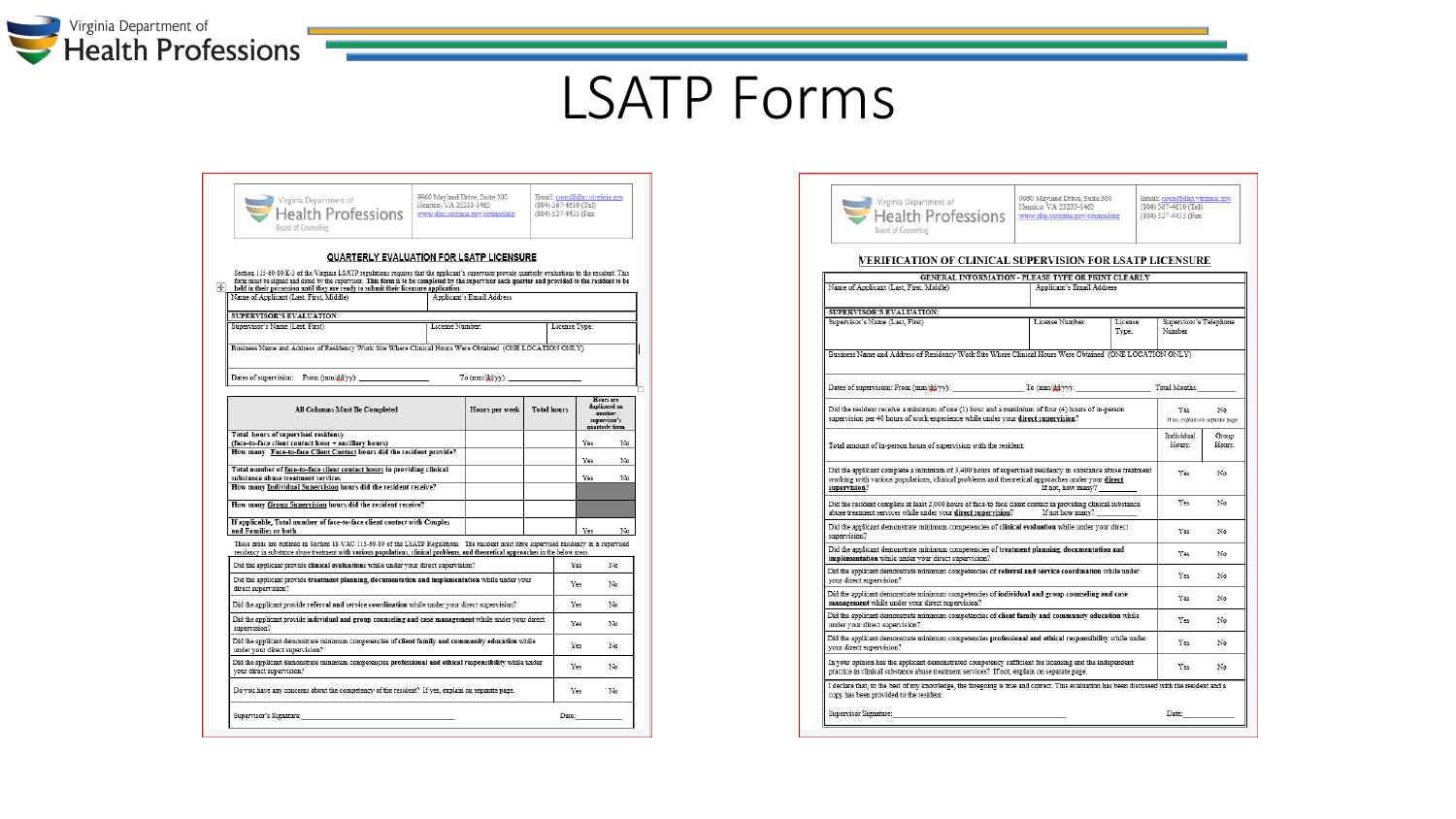

## Residency Requirements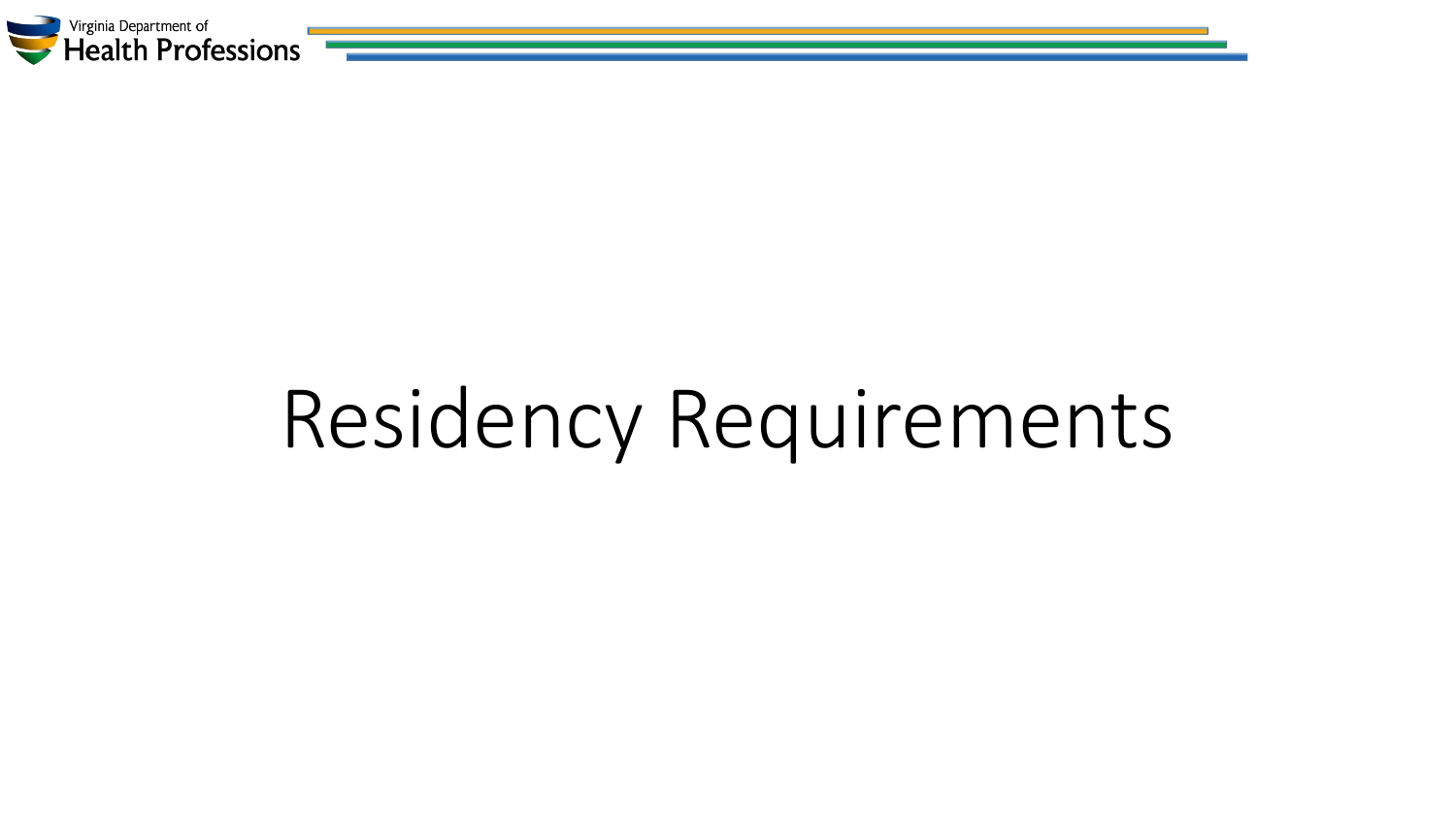

### Residents in Counseling

(towards licensure as a Professional Counselor)

- A Resident must meet all education requirements prior to approval.
- The supervised residency must be completed with various populations, clinical problems and theoretical approaches in certain areas. Core areas to be included in the supervised residency:
	- Assessment and diagnosis using psychotherapy techniques;
	- Appraisal, evaluation and diagnostic procedures;
	- Treatment planning and implementation;
	- Case management and recordkeeping;
	- Professional counselor identity and function; and,
	- Professional ethics and standards of practice.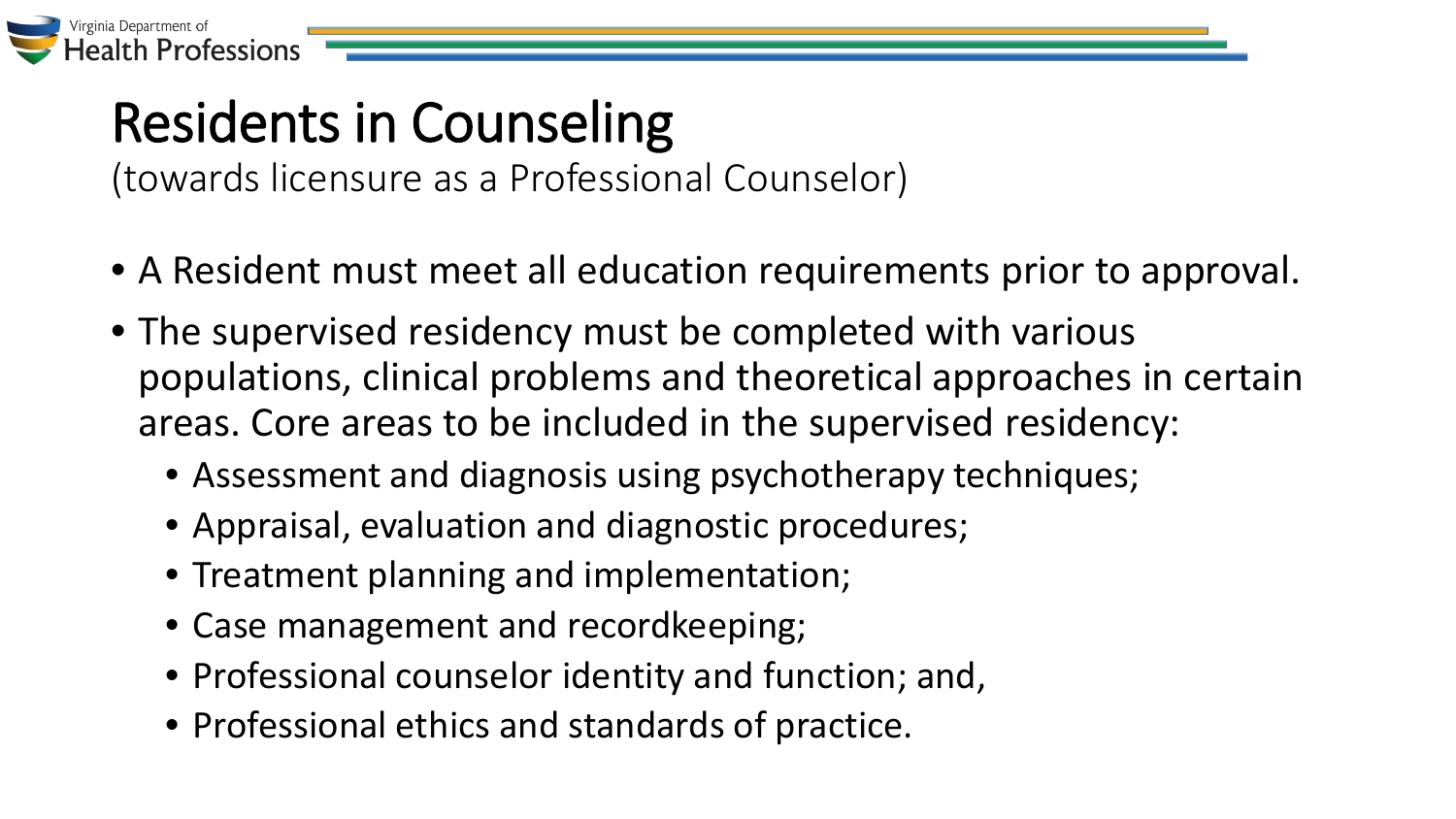

### Residents in Counseling (cont'd)

#### Residency experience:

- The residency shall be completed in not less than 21 months or more than four (4) years. Residents who began a residency prior August 24, 2016 must complete the residency by August 24, 2020.
- 3,400-hour supervised residency, to include at least 2,000 hours of face-to-face client contact in providing clinical counseling services. The remaining hours may be spent in the performance of ancillary counseling services.
- Up to an additional 300 hours can applied towards residency if the resident's internship was earned after the completion of 30 graduate semester hours and **in excess** of the required 600 total internship hours and 240 face-to-face client contact hours of 240.
- Residents are not prohibited from taking the NCMHCE examination before or during their residency; however, residents will not be taking the exam for Virginia and will need to contact NBCC to have the official score report transferred to Virginia once they submit the LPC by Examination application.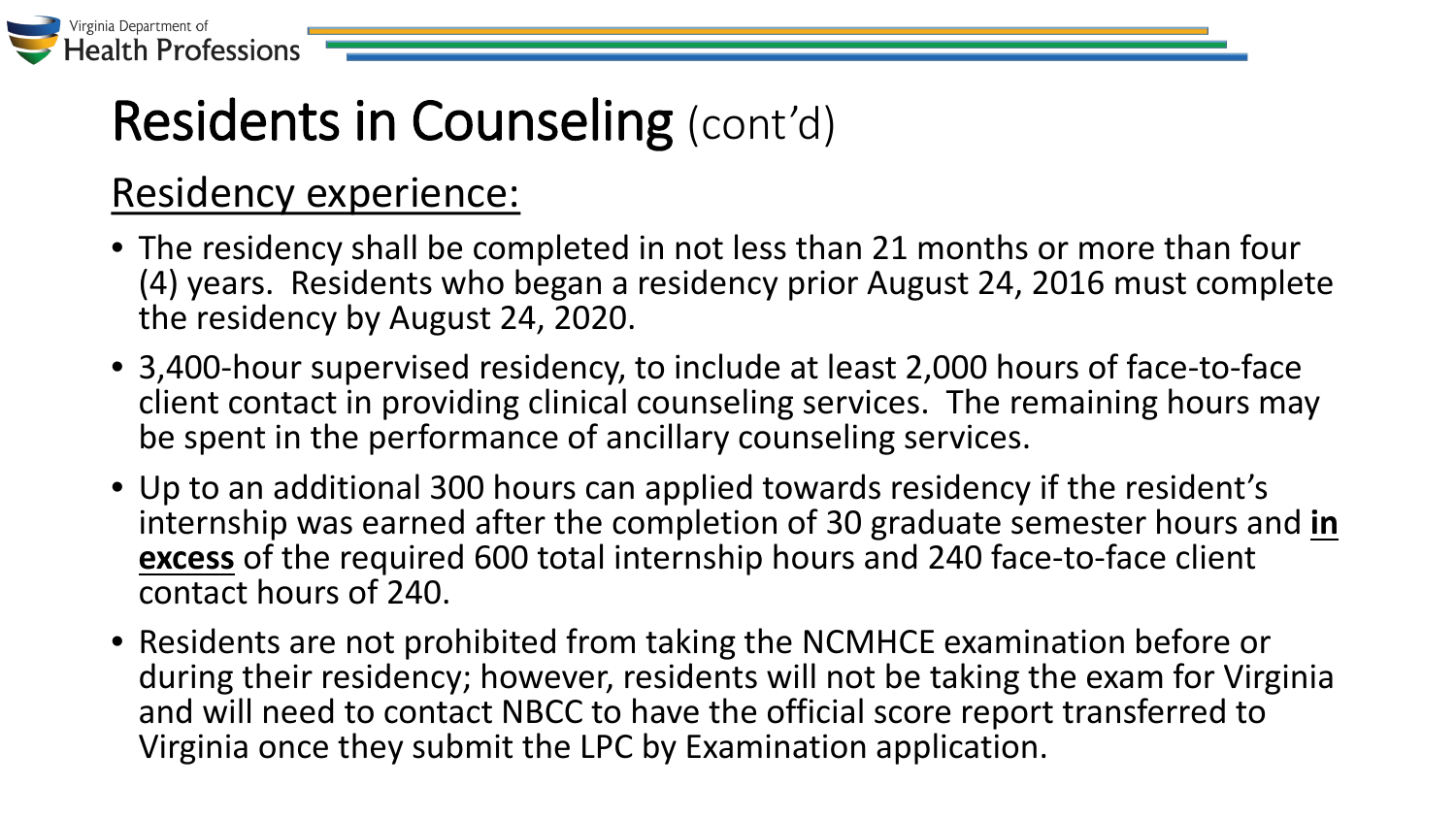

## Residents in Counseling (cont'd)

*"Ancillary Counseling Services" means activities such as case management, recordkeeping, referral, and coordination of services.* 

*"Clinical Counseling Services" means activities such as assessment, diagnosis, treatment planning and treatment implementation*

*"Face-to-Face" means the in-person delivery of clinical counseling services.*

*"Counseling" means the application of principles, standards, and methods of the counseling profession in (i) conducting assessments and diagnoses for the purpose of establishing treatment goals and objectives and (ii) planning, implementing, and evaluating treatment plans using treatment interventions to facilitate human development and to identify and remediate mental, emotional, or behavioral disorders and associated distresses that interfere with mental health.*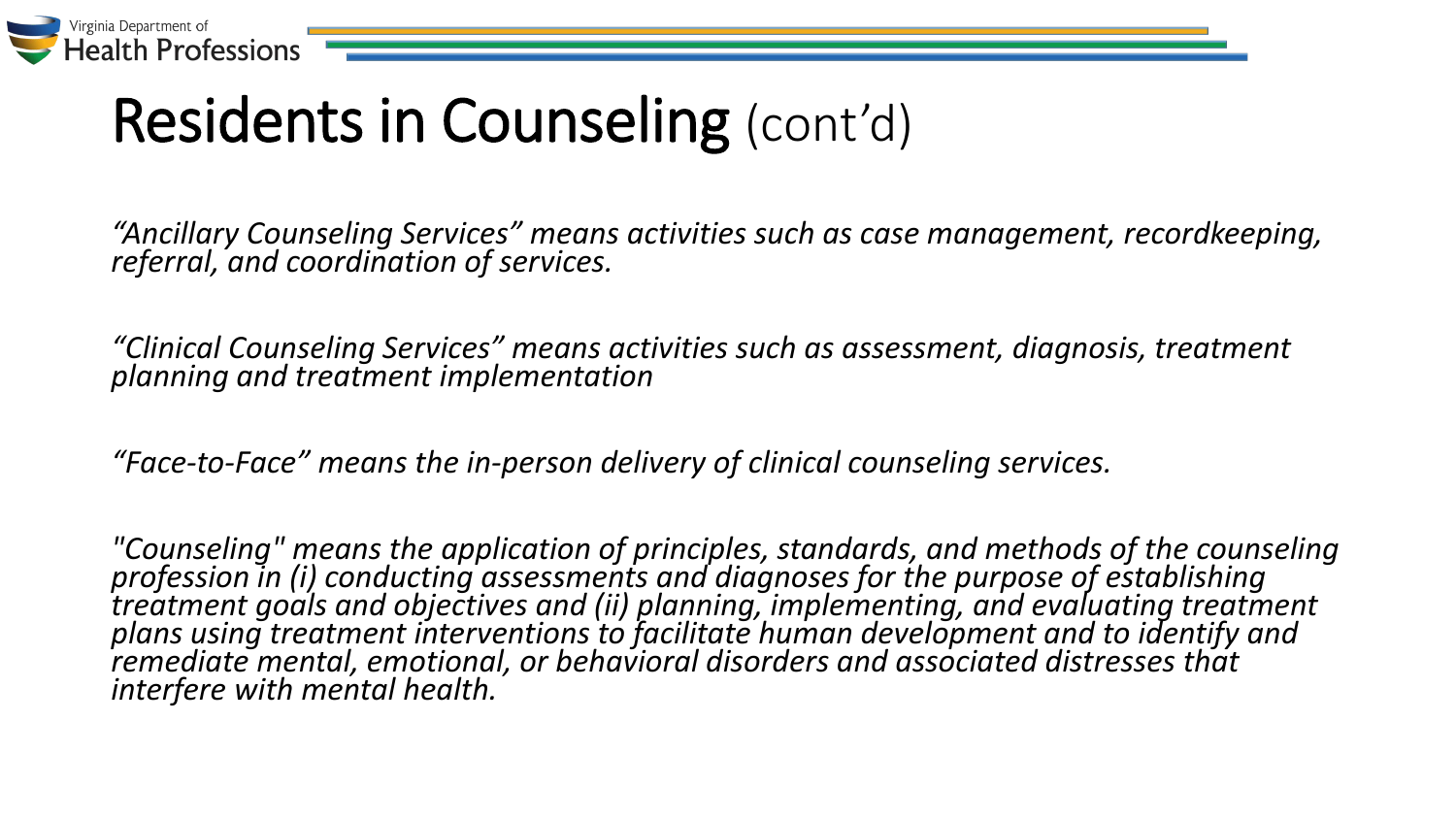

#### Residents in Counseling (cont'd)

In addition to the required experience, the residency must include a minimum of 200 hours of in-person supervision between supervisor and resident in the consultation and review of clinical counseling services provided by the Resident.

- For every 40 hours of experience documented by the Resident, a minimum of one (1) hour and a maximum of four (4) hours of supervision must occur.
- "In-person" may include the use of secured technology that maintains client confidentiality and provides real-time, visual contact between the supervisor and the resident. (see Guidance Document: 115-1.4)
- No more than half of the 200 hours may be satisfied with group supervision. *"Group*<br>*supervision" means the process of clinical supervision of no more than six (6) <u>persons</u> in a group setting provided by a qualified supervisor.*
- Up to 20 hours of supervision received during the resident's supervised internship may be counted towards the 200 hours of in-person supervision if the supervision was provided by a LPC.
- One (1) hour of group supervision will be deemed equivalent to one (1) hour of individual supervision.
- At least 100 of the 200 hours of supervision must be completed with an LPC, the remaining hours may be completed by a LMFT.
- Supervision that is not concurrent with a residency will not be accepted, nor will residency hours be accrued in the absence of approved supervision.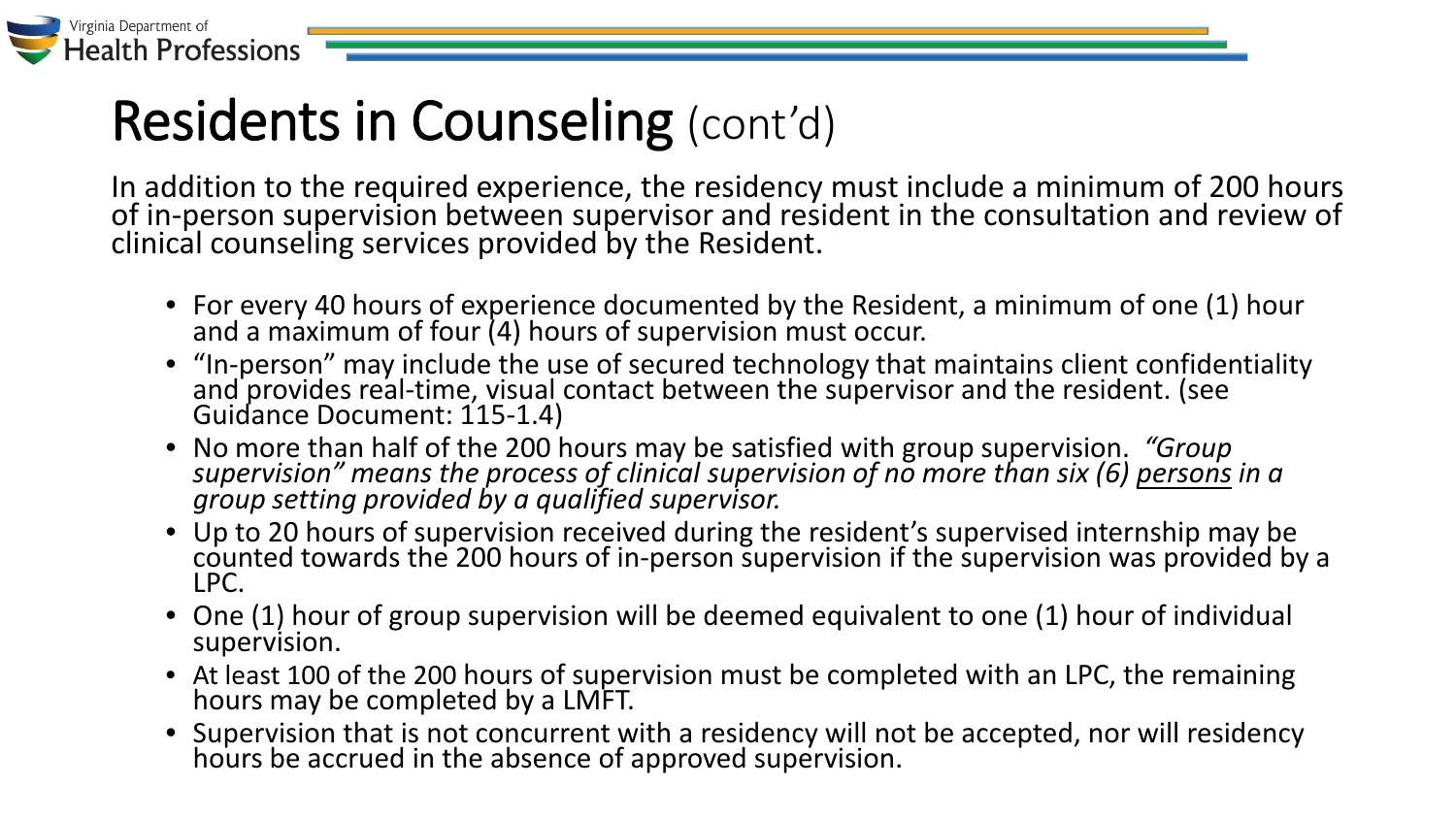

## Residents in Marriage and Family Therapy

(towards licensure as a Marriage and Family Therapists)

- A Resident must meet all education requirements prior to approval.
- The supervised residency must be completed with various populations, clinical problems and theoretical approaches in certain areas. Core areas to be included in the supervised residency:
	- Marriage and family studies (marital and family development; family systems theory)
	- Marriage and family therapy (systemic therapeutic interventions and application of major theoretical approaches)
	- Human growth and development across the lifespan
	- Abnormal behaviors
	- Diagnosis and treatment of addictive behaviors
	- Multicultural counseling
	- Professional identity and ethics
	- Research (research methods; quantitative methods; statistics)
	- Assessment and treatment (appraisal, assessment and diagnostic procedures)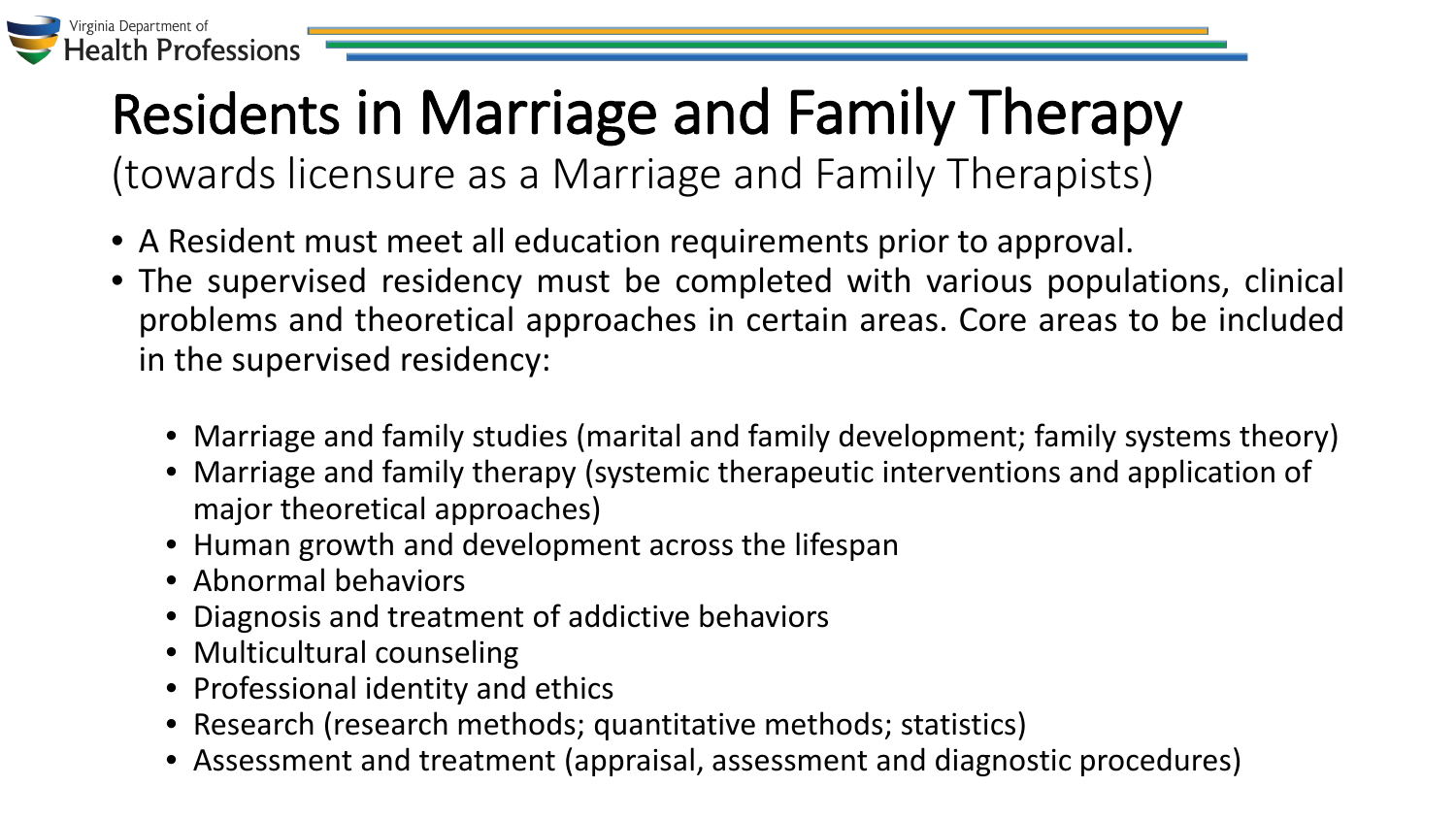

#### Residents in Marriage and Family Therapy (cont'd) Residency experience:

The residency must be completed in not less than 21 months or more than four (4) years. Residents who began a residency before August 24, 2016 must complete the residency by August 24, 2020.

- 3,400-hour supervised residency in the role of a marriage and family therapist.
- At least 2,000 hours must be in clinical marriage and family services, of which<br>1,000 hours shall be face-to-face client contact with couples or families or<br>both. The remaining hours may be spent in the performance of an counseling services.
- Up to an additional 300 hours can applied towards residency if the resident's internship was earned after the completion of 30 graduate semester hours and **in excess** of the required 600 total internship hours and 240 face-to-face client contact hours of which 200 hours must be with couples and families.
- Residents are not prohibited from taking the AMFTRB examination during their residency. The Resident must receive an approval code from the Board prior to registering to sit for the examination.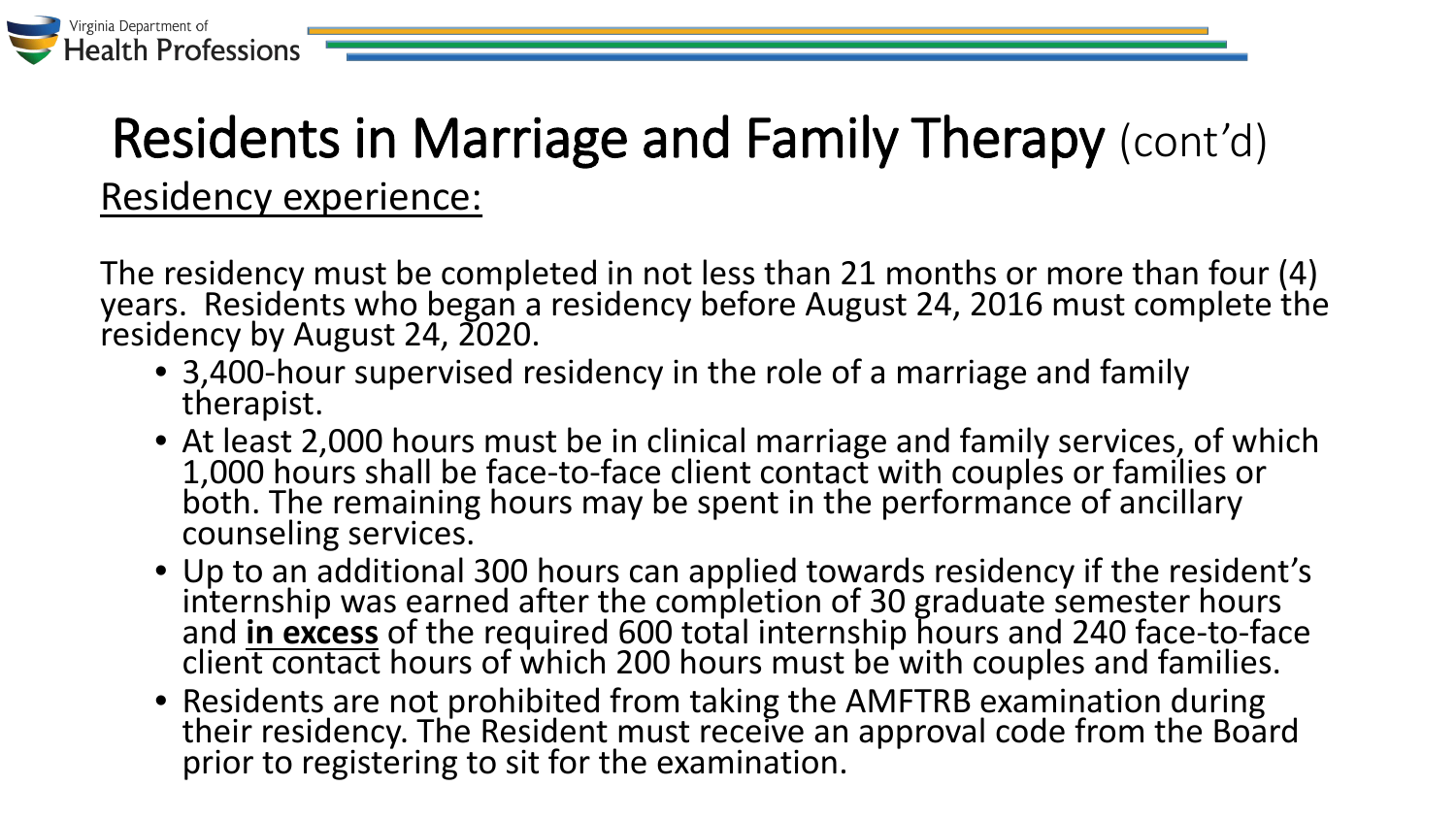

### Residents in Marriage and Family Therapy (cont'd)

#### Residency experience:

- "*Ancillary Counseling Services" means activities such as case management, recordkeeping, referral, and coordination of services.*
- *"Clinical marriage and family services" means activities such as assessment, diagnosis, and treatment planning and treatment implementation for couples and families.*
- *"Face-to-Face" means the in-person delivery of clinical marriage and family services for a client.*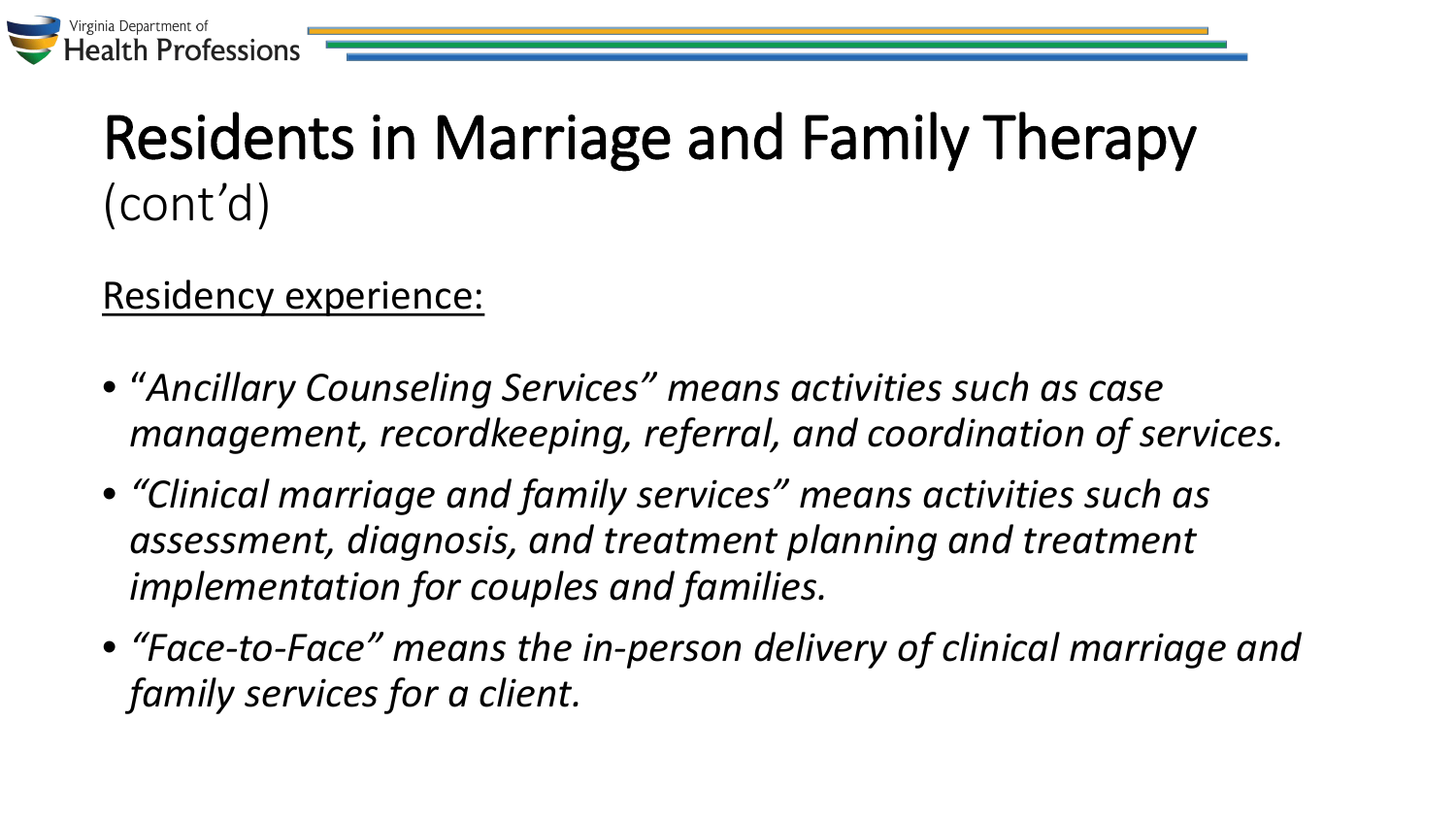

### Residents in Marriage and Family Therapy (cont'd)

In addition to the required experience, the residency shall include a minimum of 200 hours of in-person supervision with the supervisor in the consultation and review of marriage and family services provided by the resident.

- For every 40 hours of experience documented by the Resident, a minimum of one (1) hour and a maximum of four (4) hours of supervision shall occur.
- "In-person" may include the use of secured technology that maintains client confidentiality and provides real-time, visual contact between the supervisor and the resident.
- No more than half of the 200 hours may be satisfied with group supervision. "Group supervision" means the process of clinical supervision of no more than six (6) persons in a group setting provided by a qualified supervi
- Up to 20 hours of supervision received during the resident's supervised internship may be counted towards the 200 hours of in-person supervision if the supervision was provided by a LMFT or LPC.
- One (1) hour of group supervision will be deemed equivalent to one (1) hour of individual supervision.
- At least 100 of the 200 hours of supervision must be completed with an LMFT, the remaining hours may be supervised by a LPC.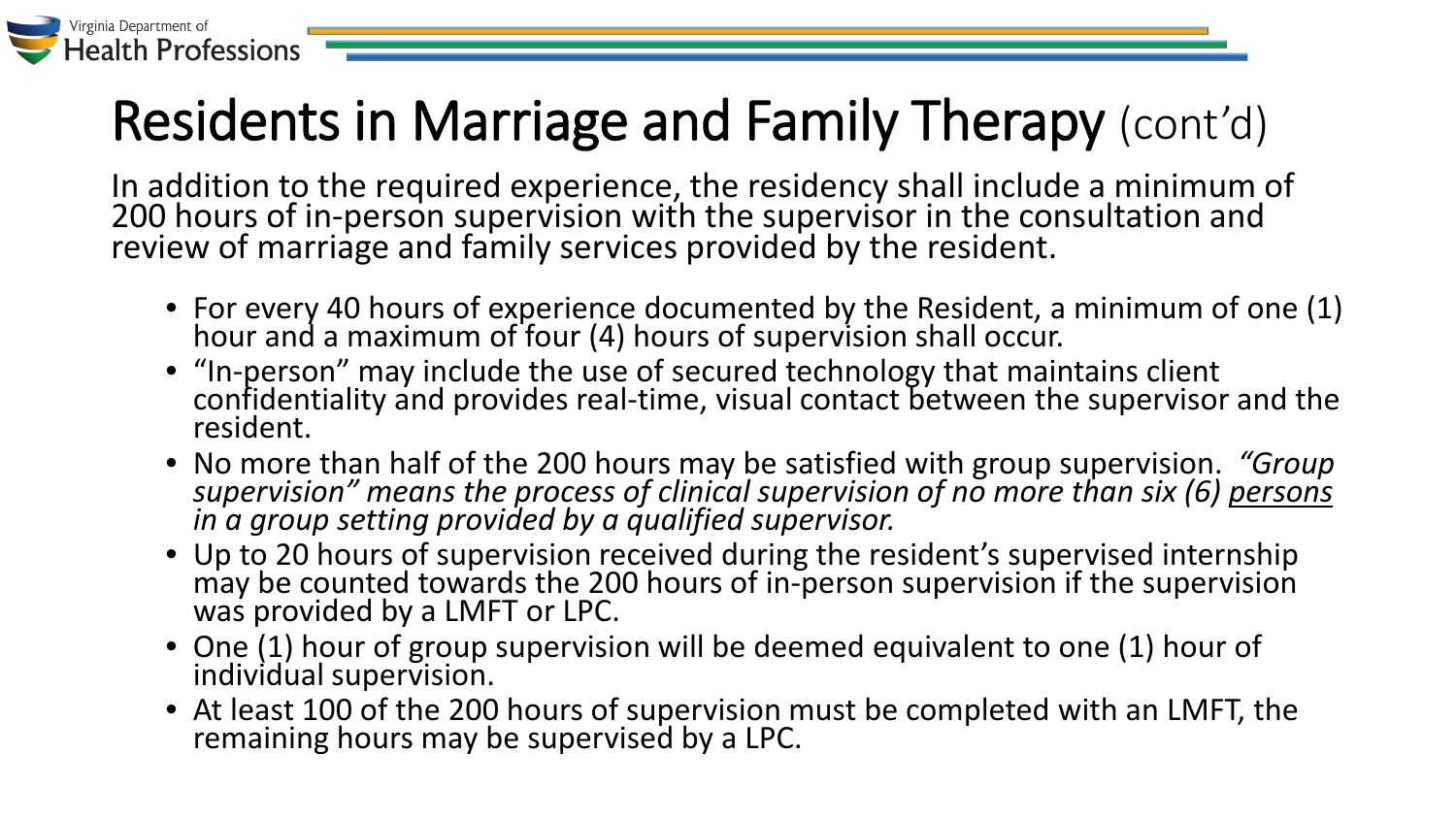

# Residents in Substance Abuse Treatment<br>(towards licensure as a Substance Abuse Treatment Practitioners)

- A Resident must meet all education requirements prior to approval.
- The supervised residency must be completed with various populations, clinical problems and theoretical approaches in certain areas. Core areas to be included in the supervised residency:
	- Clinical evaluation
	- Treatment planning, documentation and implementation
	- Referral and service coordination
	- Individual and group counseling and case management
	- Professional and ethical responsibility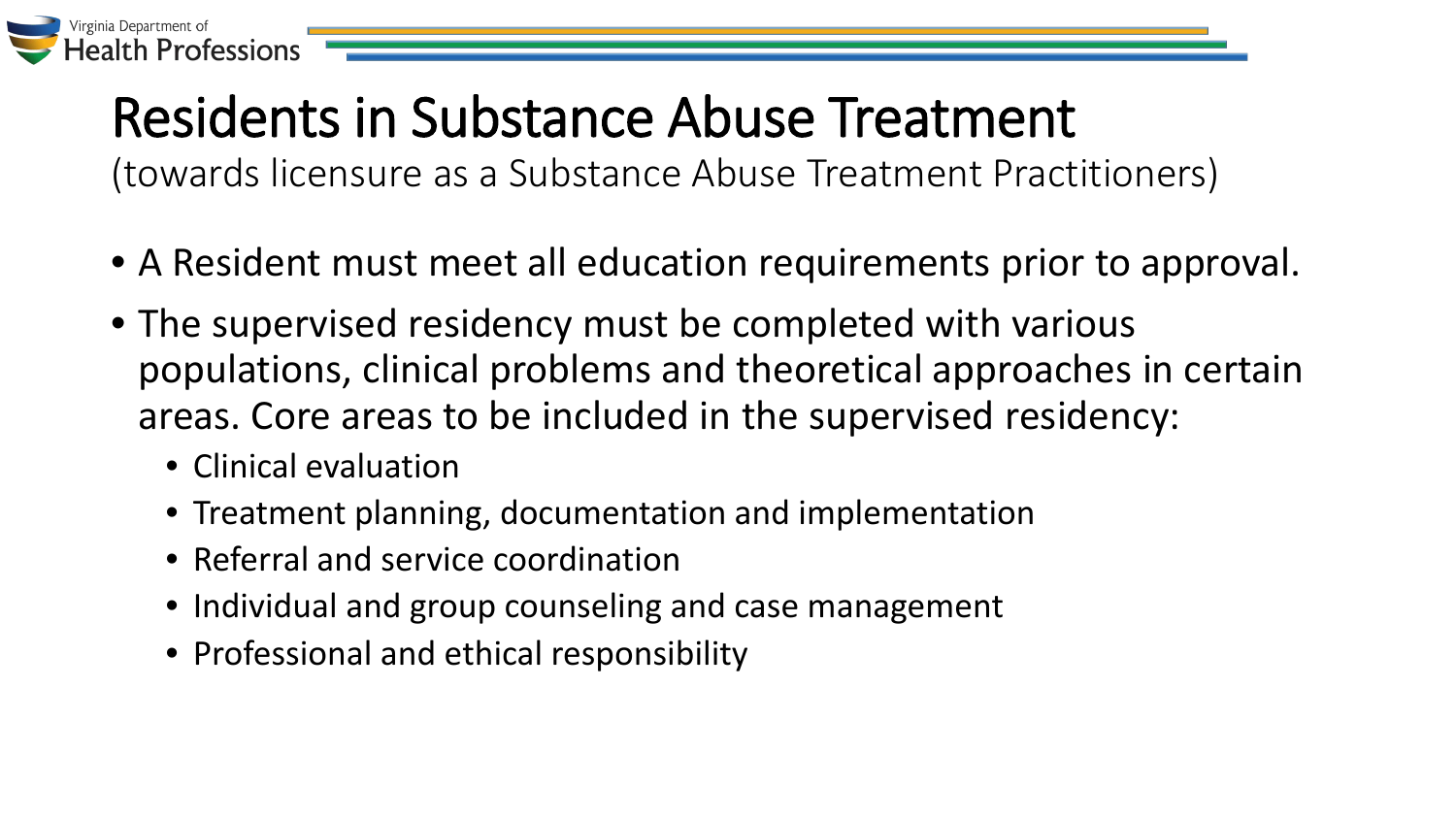

### Residents in Substance Abuse Treatment (cont'd)

Residency experience:

The residency must be completed in not less than 21 months or more than four (4) years. Residents who began a residency before August 24, 2016 must complete the residency by August 24, 2020.

- 3,400-hour supervised residency in the role of a substance abuse treatment practitioner.
- At least 2,000 hours of face-to-face client contact in providing clinical substance<br>abuse treatment services with individuals, families or groups of individuals suffering from the effects of substance abuse or dependence. The remaining hours may be spent in the performance of ancillary services.
- Up to an additional 300 hours can applied towards residency if the resident's internship was earned after the completion of 30 graduate semester hours and **in excess** of the required 600 total internship hours and 240 face-to-face client contact hours of which 200 hours must be in treating substance abuse-specific treatment problems.
- Residents are not prohibited from taking the MAC examination before or during their residency; however, the resident will not be taking the exam for Virginia and will need to contact NBCC to have their official score rep they submit the LSATP by Examination application.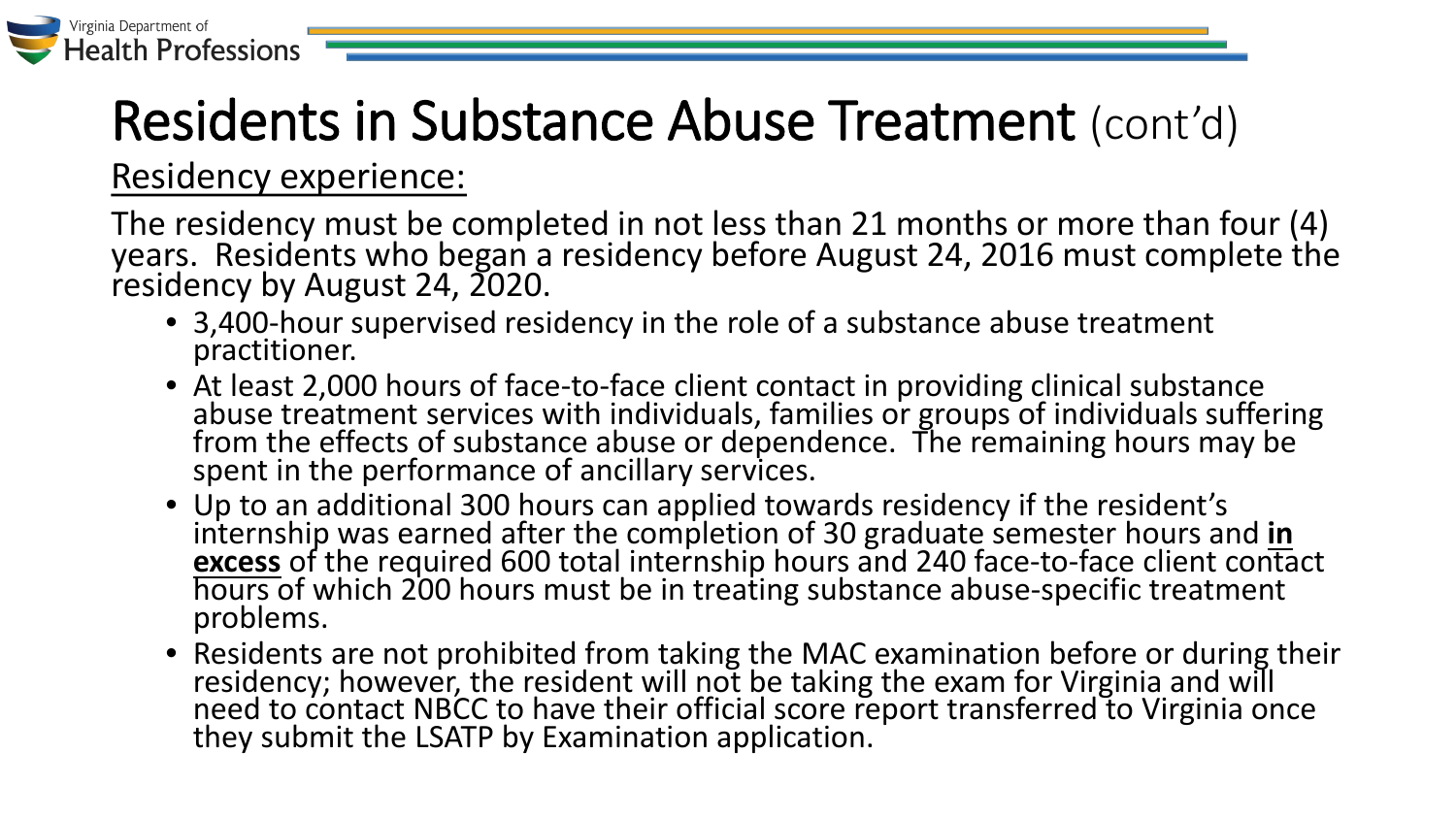

## Health Professions<br>Residents in Substance Abuse Treatment (cont'd)

#### Residency experience:

- *"Ancillary services" means activities such as case management, recordkeeping, referral, and coordination of services.*
- *"Clinical substance abuse treatment services" means activities such as assessment, diagnosis, treatment planning and treatment implementation.*
- *"Face-to-Face" means the in-person delivery of clinical substance abuse treatment services for a client.*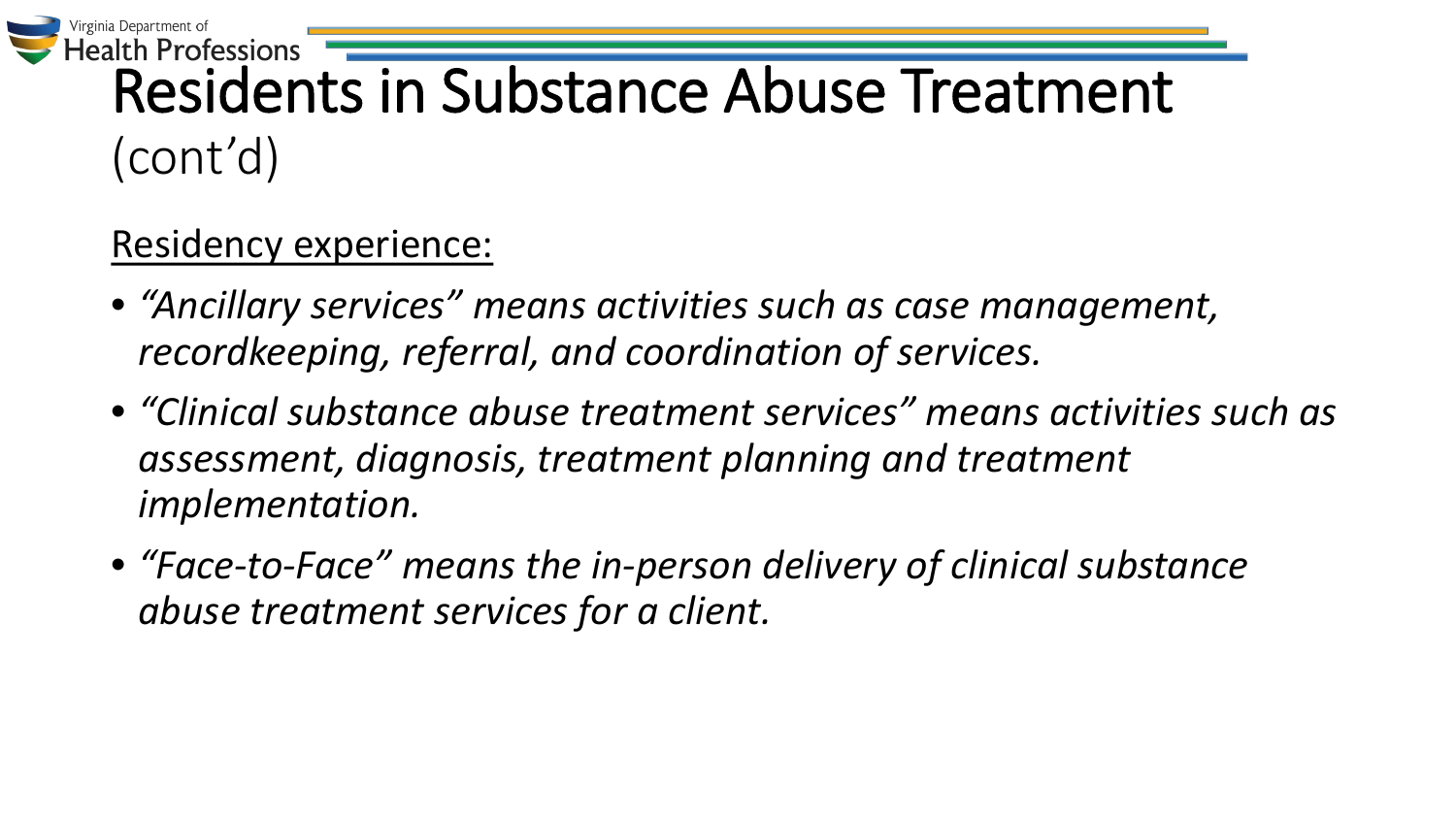### Residents in Substance Abuse Treatment (cont'd)

Virginia Department of

**Health Professions** 

- In addition to the required experience, the residency shall include a minimum of 200 hours of in-person supervision between the supervisor and resident.
	- Supervisors must provide evident of having at least 100 hours of didactic instruction in substance abuse treatment.
	- For every 40 hours of experience documented by the Resident, a minimum of one (1) hour and a maximum of four (4) hours of supervision shall occur.
	- "In-person" may include the use of secured technology that maintains client confidentiality and provides real-time, visual contact between the supervisor and the resident.
	- No more than half of the 200 hours may be satisfied with group supervision. "Group supervision" means the process of clinical supervision of no more than six (6) persons in a group setting provided by a qualified supervisor.
	- One (1) hour of group supervision will be deemed equivalent to one (1) hour of individual supervision.
	- Up to 20 hours of supervision received during the resident's supervised internship may be counted towards the 200 hours of in-person supervision if the supervision was provided by a LPC.
	- At least 100 of the 200 hours of supervision must be completed with an LSATP, the remaining hours may be supervised by a LPC.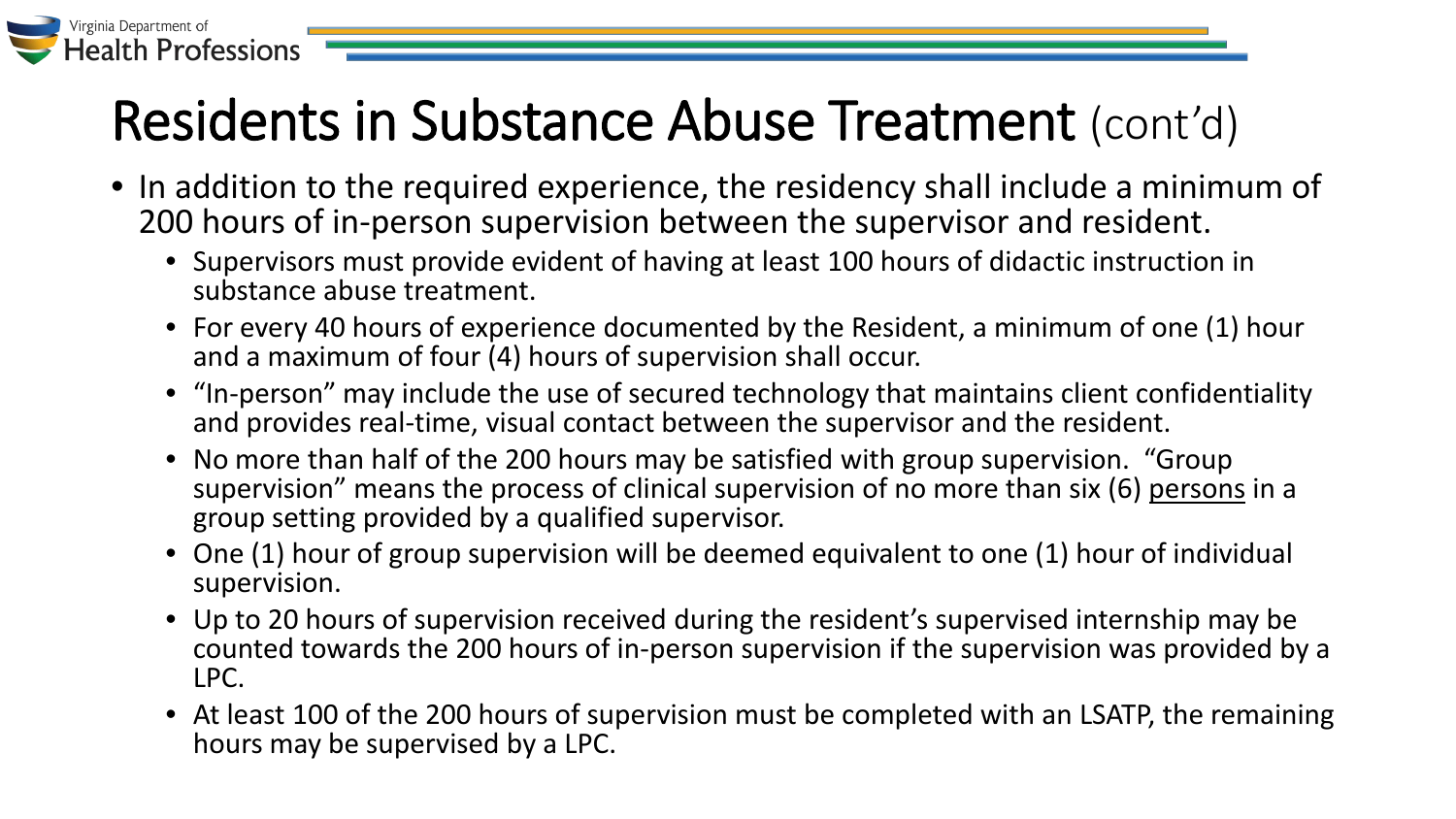

### Supervision toward a Certified Substance Abuse Counselor (CSAC)

- • Supervisor Qualifications:
	- LSATP;
	- LPC, LCP,LCSW, LMFT, medical doctor, registered nurse with the following:
		- Board-recognized national certification in substance abuse counseling; or
		- One year experience in substance abuse counseling with at least 100 hours of didactic training substance abuse; or
	- Virginia CSAC who has:
		- A Board recognized national certification in substance abuse counseling; or
		- Two years experience as a VA CSAC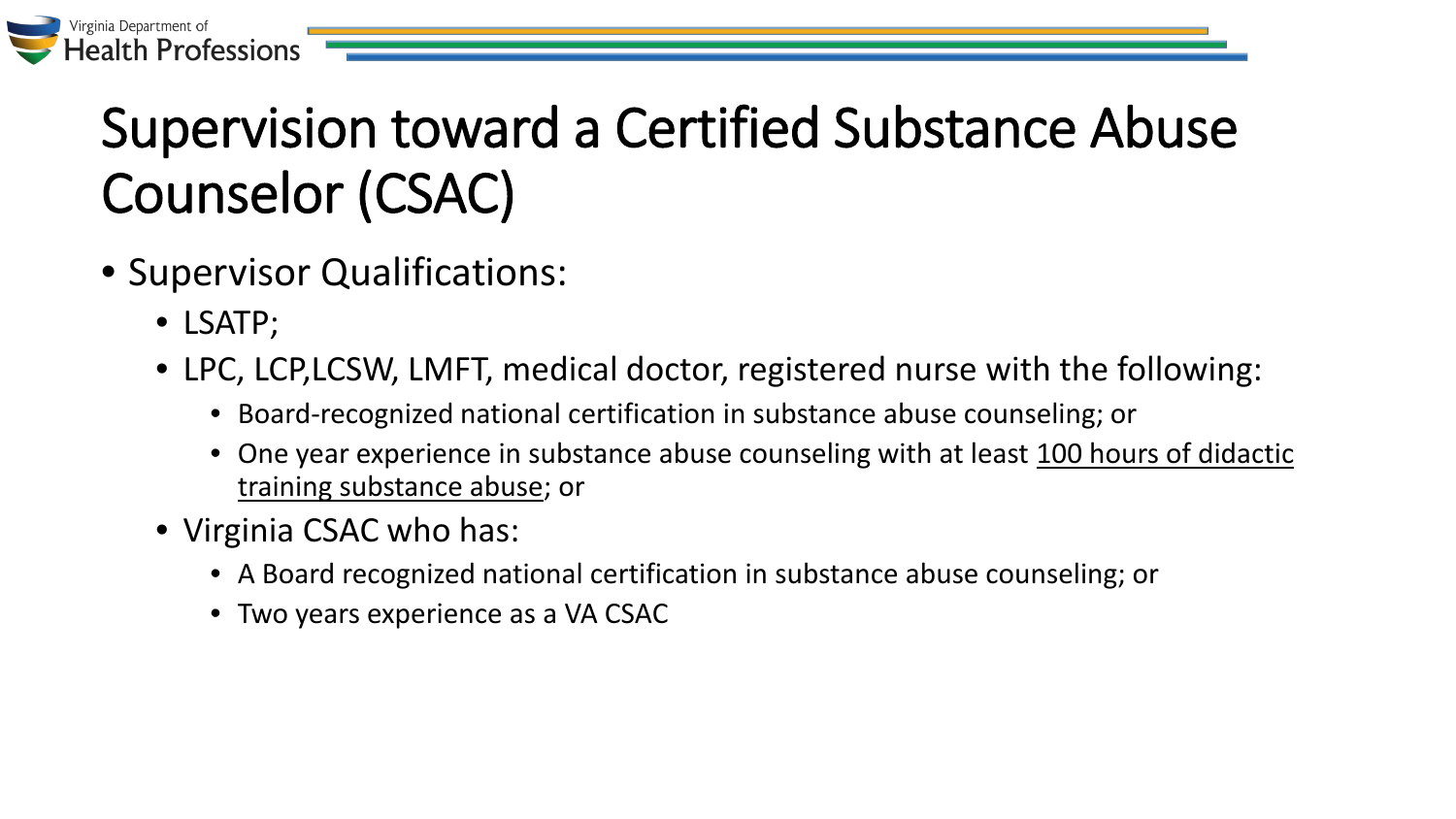

#### Supervision experience for CSAC:

- 2,000 hours of supervised experience in the delivery of clinical substance abuse counseling services.
- The supervised experience must include a minimum of 1 hour and a maximum of 4 hours per week of supervision.
- Total of 100 hours within the required experience.
- No more than half of these hours may be satisfied with group supervision. One hour of group supervision will be deemed equivalent to one hour of individual supervision.

*"Clinical supervision" means the ongoing process performed by a clinical supervisor who monitors the*  performance of the person supervised and provides regular, documented face-to-face consultation, guidance<br>and education with respect to the clinical skills and competencies of the person supervised.

*"Group supervision" means the process of clinical supervision of no more than six persons in a group setting provided by a qualified supervisor.* 

*"Substance abuse counseling" means applying a counseling process, treatment strategies and rehabilitative services to help an individual to:* 

*1. Understand his substance use, abuse or dependency; and* 

*2. Change his drug-taking behavior so that it does not interfere with effective physical, psychological, social or vocational functioning.*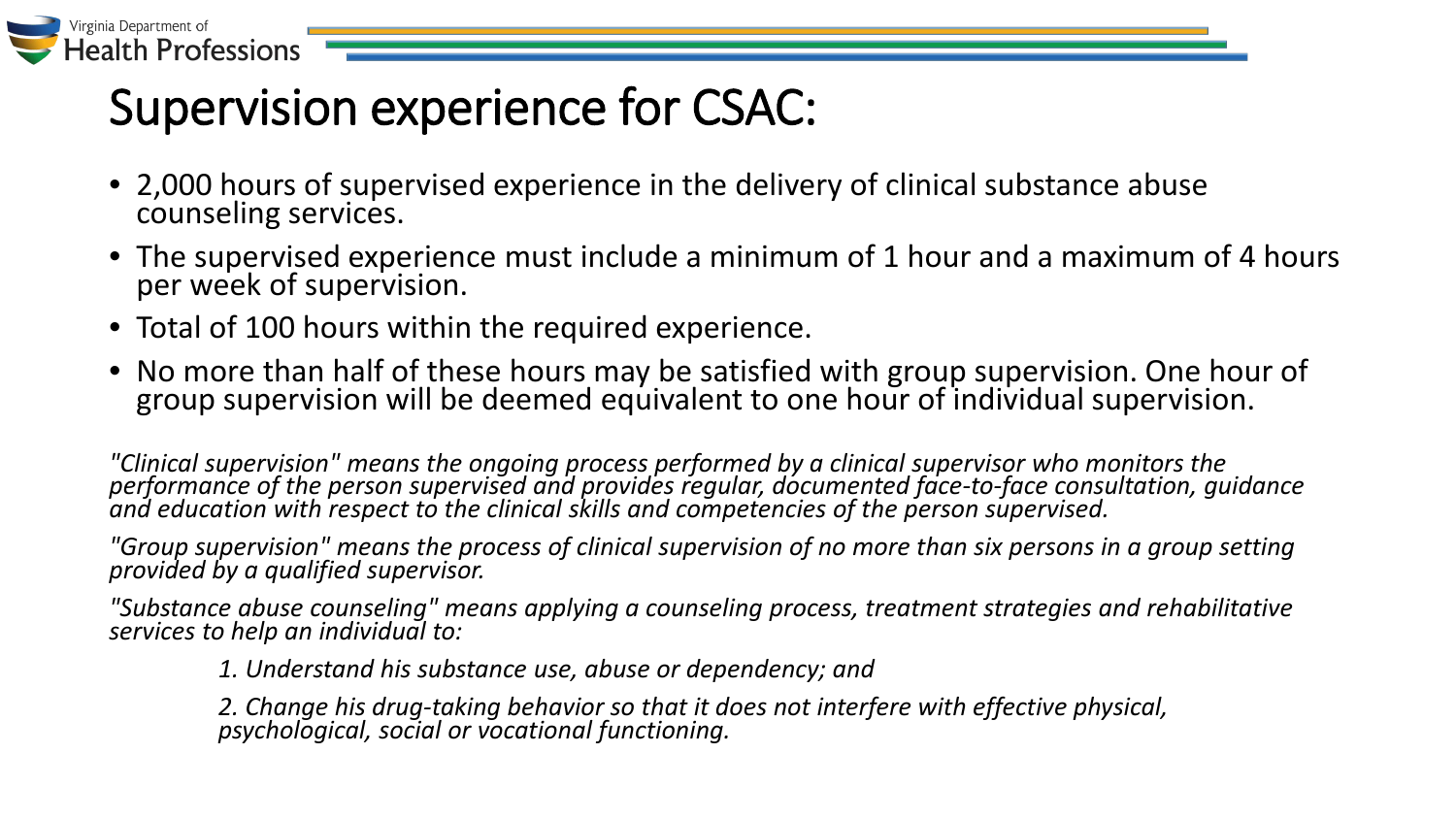

## Supervision toward a Qualified Mental Health Professional (QMHP)

- Supervisor Qualifications:
	- A licensed mental health professional or a person under supervision that has been approved by the Boards of Counseling, Psychology, or Social Work as a pre-requisite for licensure.
- Supervision:
	- Supervision must consist of face-to-face training in the services of a QMHP-A or QMHP-C until the supervisor determines competency in the provision of such services, after which supervision may be indirect in which the supervisor is either on-site or immediately available for consultation with the person being trained.

*"Face-to-face" means the physical presence of the individuals involved in the supervisory relationship or the use of technology that provides real-time, visual and audio contact among the individuals involved.*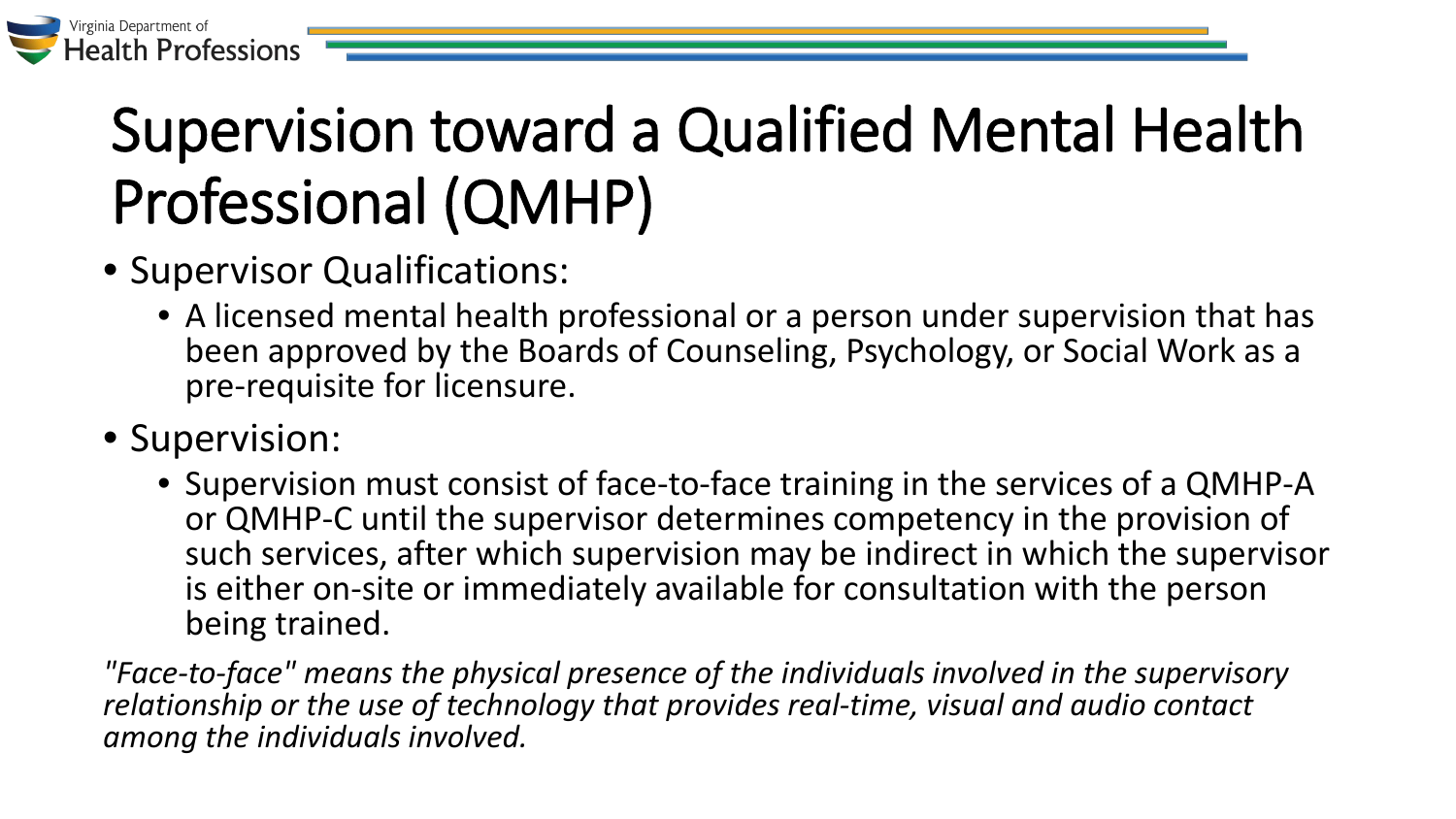

## Complaints and Disciplinary Action Related to Supervision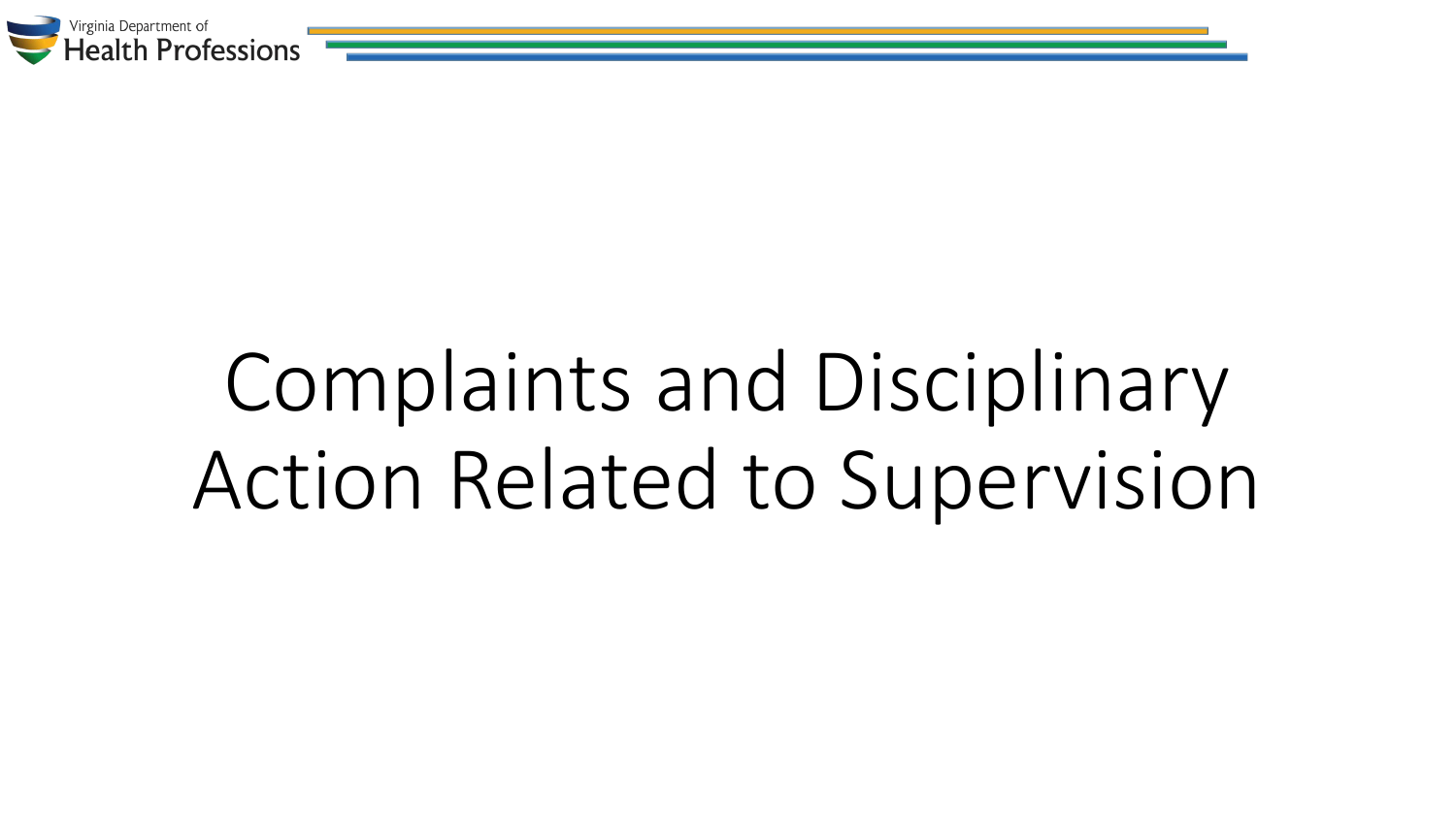

- Dual relationship in supervision
- Allowing a resident to practice outside of the scope of education and training
- Submission of verification forms by fraud or misrepresentation
- Refusal to complete the verification forms
- Reporting Resident's unethical practice

#### Additional topics:

Issuance of registration numbers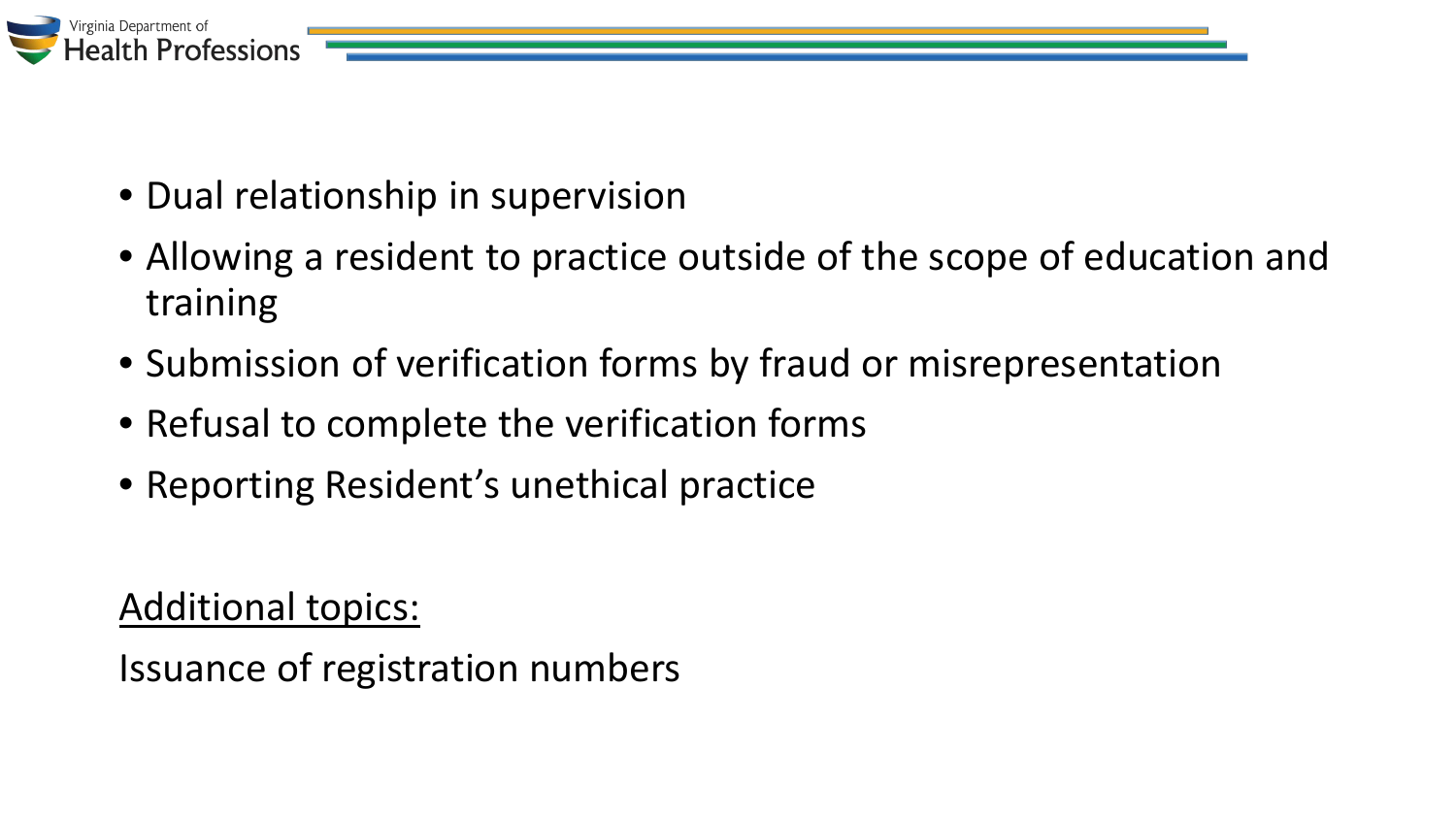

### Board Information:

- Upcoming Meetings (open to the public):
	- QMHP Information Session October 11, 2018 (sign up online 75% full)
	- Regulatory Committee Meeting November 1, 2018
	- Quarterly Board Meeting November 2, 2018
- Board offers Licensure Process Handbooks for LPC, LMFT and CSAC. (LSATP coming soon)
- Keep up-to-date on proposal of regulations or meeting by registering with Virginia Regulatory Town Hall at [http://townhall.virginia.gov/.](http://townhall.virginia.gov/) (It is the licensee's and resident's responsibility to keep up-to-date on the changes to the regulations.)